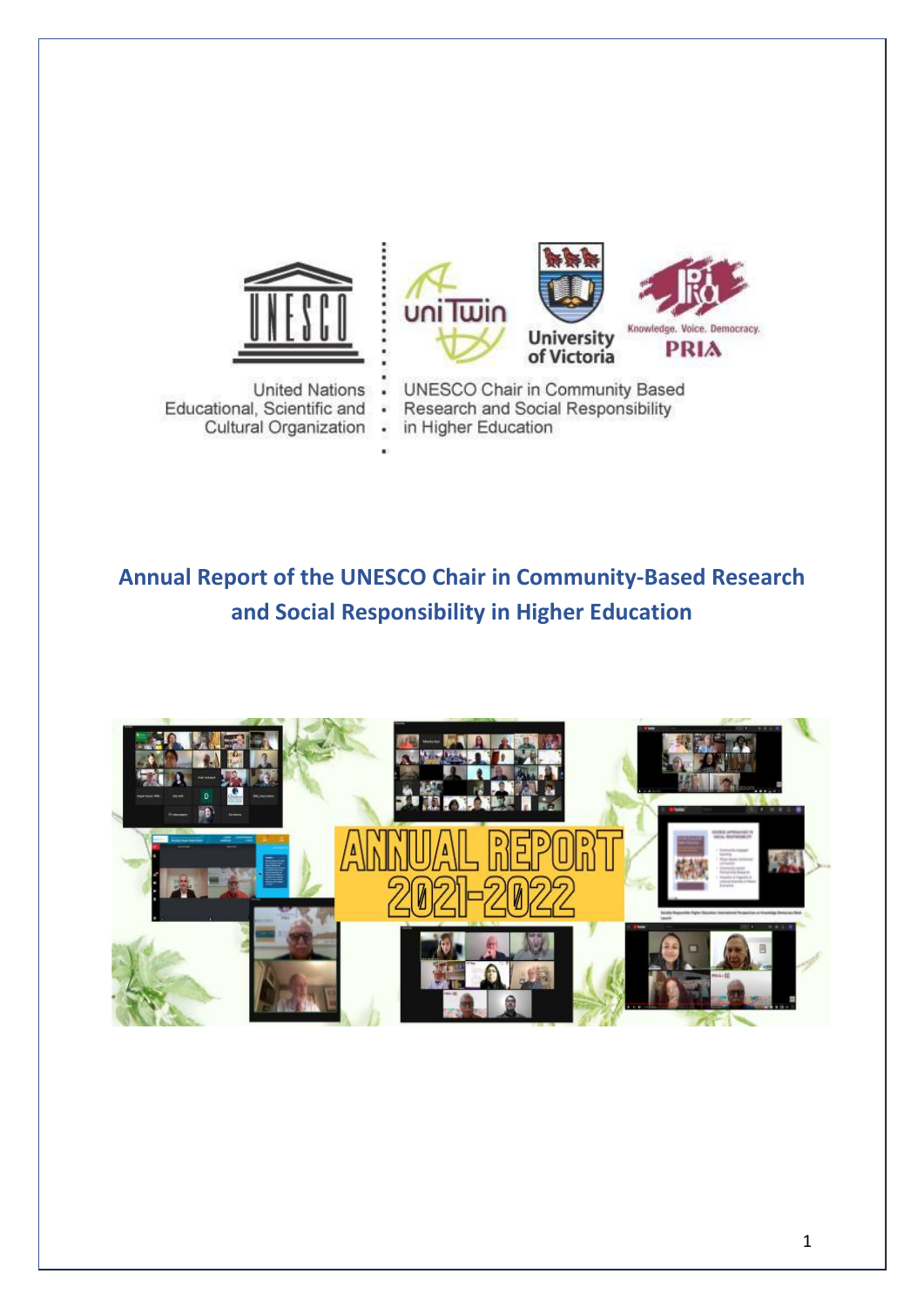# **TABLE OF CONTENTS**

# **1. INTRODUCTION**

# **2. ACKNOWLEDGMENTS**

# **3. ACTIVITIES OF OUR CHAIR DURING 2021-2022**

- o Higher Education and Knowledge Democracy
- o Socially Responsible Higher Education: International Perspectives on Knowledge Democracy Book Launch and Book Related Events
- o Pandemic and Civil Society Organisations
- o Community Based Participatory Research, Higher Education and Sustainable Development Goals
- o Open Science
- o Editorial Advisory Board
- o Capacity Building and Training
- o Research and Publications

# **4. OUR PARTNER NETWORKS**

**5. CHAIR'S PLANS FOR 2021-2024**

# **6. ABOUT THE CO- CHAIRS**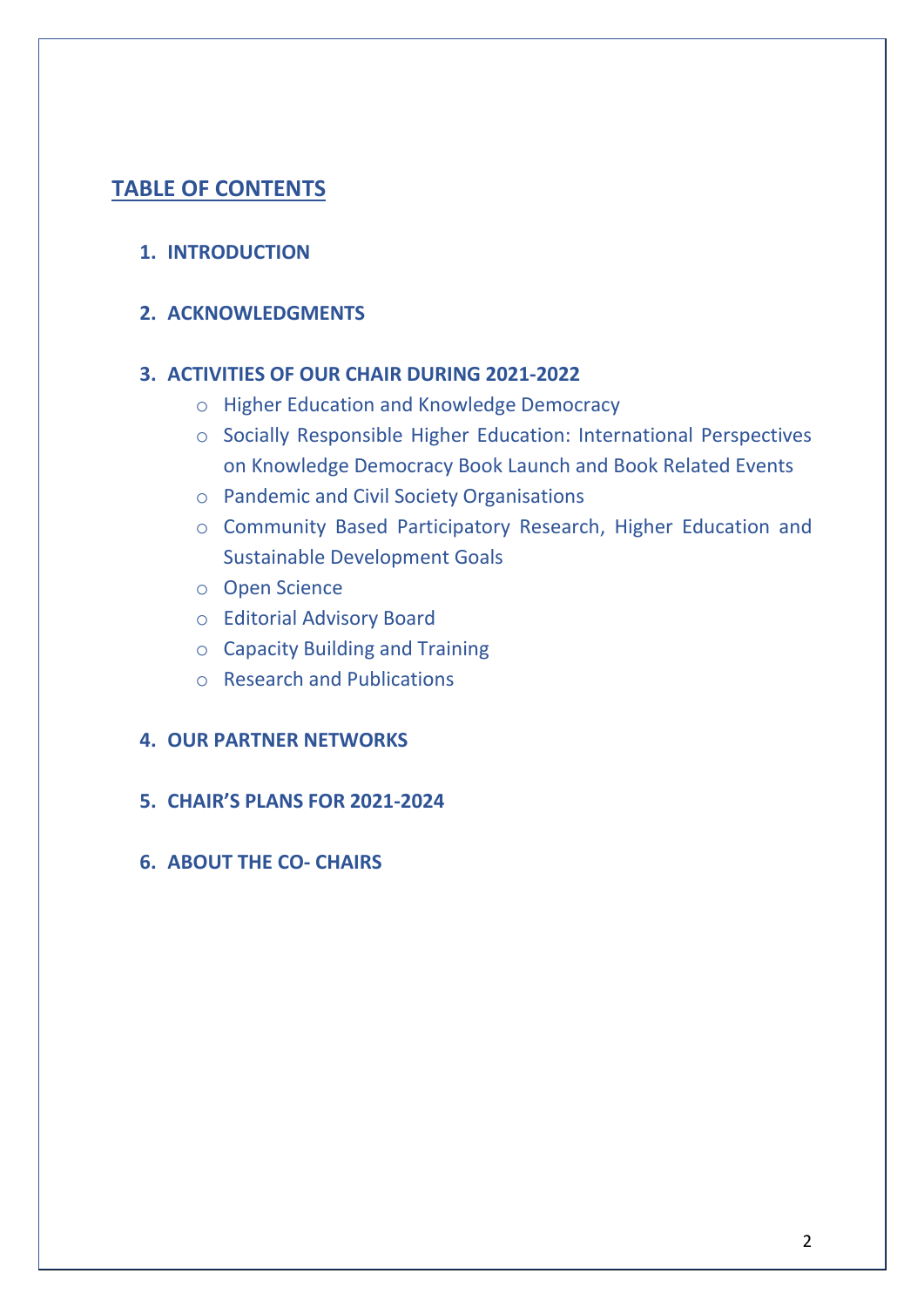### **1. INTRODUCTION**

In building a movement towards decolonising knowledge production, systematisation and dissemination, our Co-Chairs Dr. Budd Hall and Dr. Rajesh Tandon have been successfully making strides in influencing research and teaching at Higher Education Institutions (HEIs) around the world, as well as influencing national and regional policies for making higher education inclusive, open to multiple knowledges and socially responsible. 2021 saw tremendous support from leaders of HEIs and policy makers for community-based, contextual teaching methodologies and community-led research initiatives, catalysed by several dialogues that the Co-Chairs organised in relation to their newly launched open access book "[Socially Responsible Higher Education: International Perspectives on](https://brill.com/view/title/59847?rskey=l24j2w&result=1)  [Knowledge Democracy](https://brill.com/view/title/59847?rskey=l24j2w&result=1)".

Our Co-Chairs have continued their endeavours with regional partners and multiple stakeholders to advocate for openness to multiple knowledge systems, for recognition of local knowledge and diversity, and engagement with communities in HEIs. The goal is to move towards a knowledge democracy, which acknowledges the existence of multiple epistemologies, that knowledge is created and exists in different forms, and that knowledge is a powerful tool for taking action to solve the world's 'wicked problems', locally, nationally and globally.

The Chair's Knowledge for Change (K4C) Consortium for Training in Community Based Participatory Research (CBPR) is a pioneering effort in achieving this goal. Since the inception of the program in 2017, over 120 mentors have been trained across 23 hubs in 14 countries. The establishment of K4C hubs has fostered co-production of knowledge and led to direct community-led action on local issues related to Sustainable Development Goals (SDGs). Local hubs are implementing research studies with their local communities under the Bridging Knowledge Cultures project, to understand the similarities and differences in the production, use and dissemination of knowledge systems between the community and higher education institutions.

While Dr. Budd Hall has been successfully mobilising and collaborating with higher education stakeholders at various levels from the Canadian Secretariat of our UNESCO Chair, Dr. Rajesh Tandon, who heads the India Secretariat for the Chair, has worked tirelessly with stakeholders in India at the policy level to influence and change the teaching and learning of research in the country. He has designed courses for training 200 Master Trainers at the UGC Regional Centres for Capacity Building of Faculty for Community Based Participatory Research (CBPR) under Unnat Bharat Abhiyan (UBA), and already implemented trainings at two regional centres. Through consultations, advocacy, capacity building and research, our Chair's work across a range of issues from climate adaptation and resilience,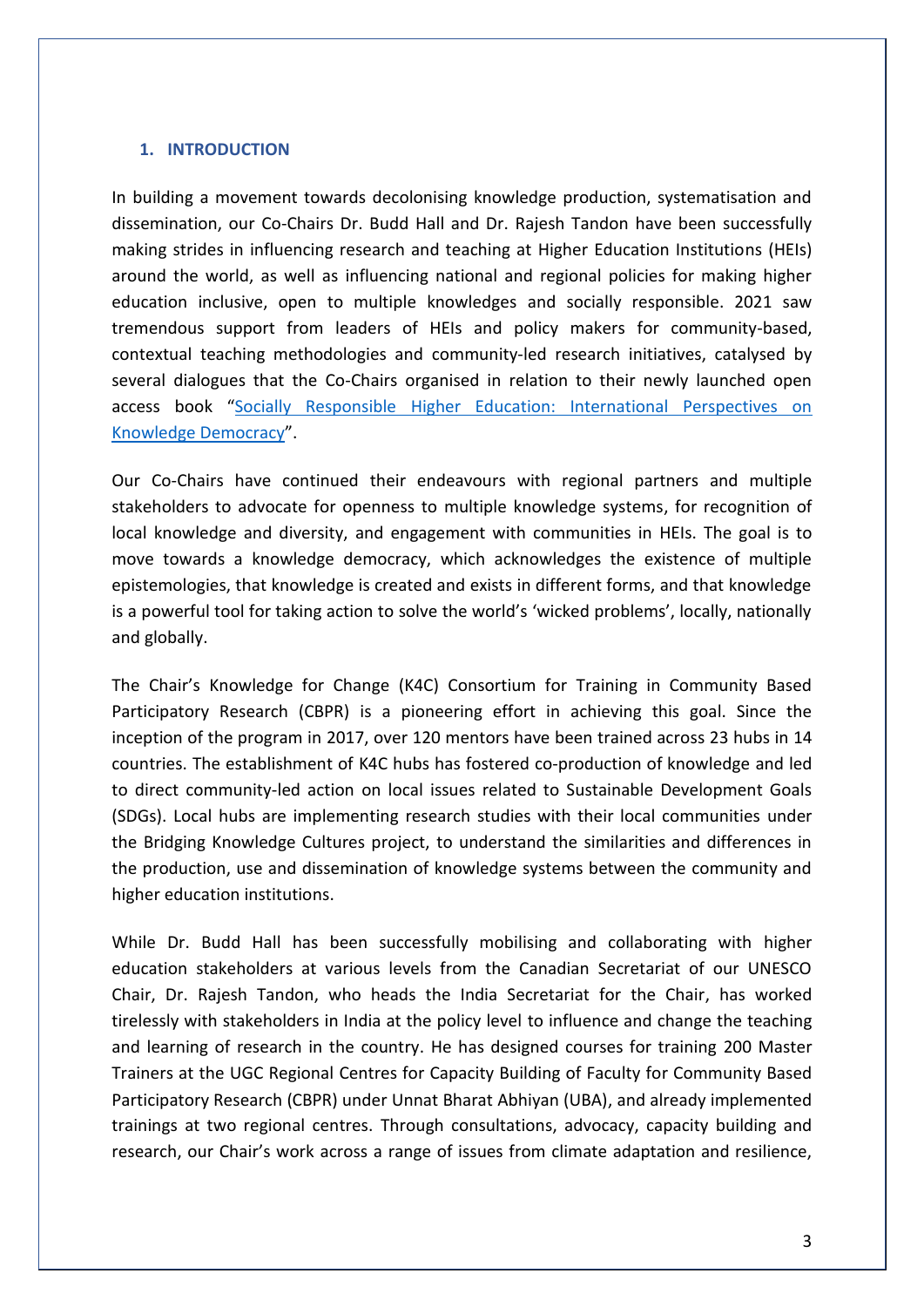open science, and the need for harnessing local knowledge for achieving SDGs is steadily influencing higher education institutions to become socially responsible.

### **2. ACKNOWLEDGMENTS**

The Co-Chairs would like to acknowledge the many contributions made by the members of our skilled UNESCO Chair teams: at PRIA- Niharika Kaul, Surjeet Singh, Sujit Saurav, Bindu Baby, Sumitra Srinivasan, Nandita Bhatt, Neha S Chaudhry; the University of Victoria- Maeva Gauthier, Barbara Jenni, Suriani Dzulkifli, Walter Lepore, and Emma Stuart. In addition, we give thanks to the Board of Governors of PRIA for generous institutional support including space and networking provision. On the UVic side, we give thanks to the Office of the President, the Office of the Vice-President Research, the Centre for Global Studies, The Faculties of Human and Social Development and Social Sciences for financial support, space and technical support. We lift our hands in appreciation to a number of key individuals who have moved us forward in our commitment to recognizing the role of Indigenous knowledges in our work. We thank Dr. Lorna Wanotsts'a7 Williams, Lil-watul Professor Emerita from UVic and Dr. Sonajhira Minz, Vice Chancellor of Sido Kanhu Murmu University, Dumka. We thank Dr. Pankaj Mittal, Secretary General of the Association of Indian Universities (AIU) and Dr. Diksha Rajput, Deputy Secretary at University Grants Commission, New Delhi for their constant support.

Both the Canadian Commission for UNESCO with its Secretary-General Roda Muse and officers Ellie Haine-Bennett and Isabelle Levert-Chiasson. We are also grateful to Mr. Eric Falt, Director and UNESCO Representative for the UNESCO New Delhi Office, Ms. Sarita Jadav, National Program Officer in UNESCO New Delhi Office and their entire team with whom our Chair shares so many synergies. Funding from the Canadian Social Sciences and Humanities Research Council as well as the Canadian Commission for UNESCO has also been timely.

Finally, we save a very special thanks to the universities and the community organizations that are partners in the 23 Knowledge for Change (K4C) Hubs in 14 countries. We thank the leadership in those organisations and the remarkable teams of mentors who are bringing this consortium to life.

Everything that we have done has been possible by the privilege of being part of this inspiring community. We lift our hands and say HÍSWKE SIEM (thank you respected ones in the Sencothen language where UVic is located) and DHANYAWAD (thank you in Hindi).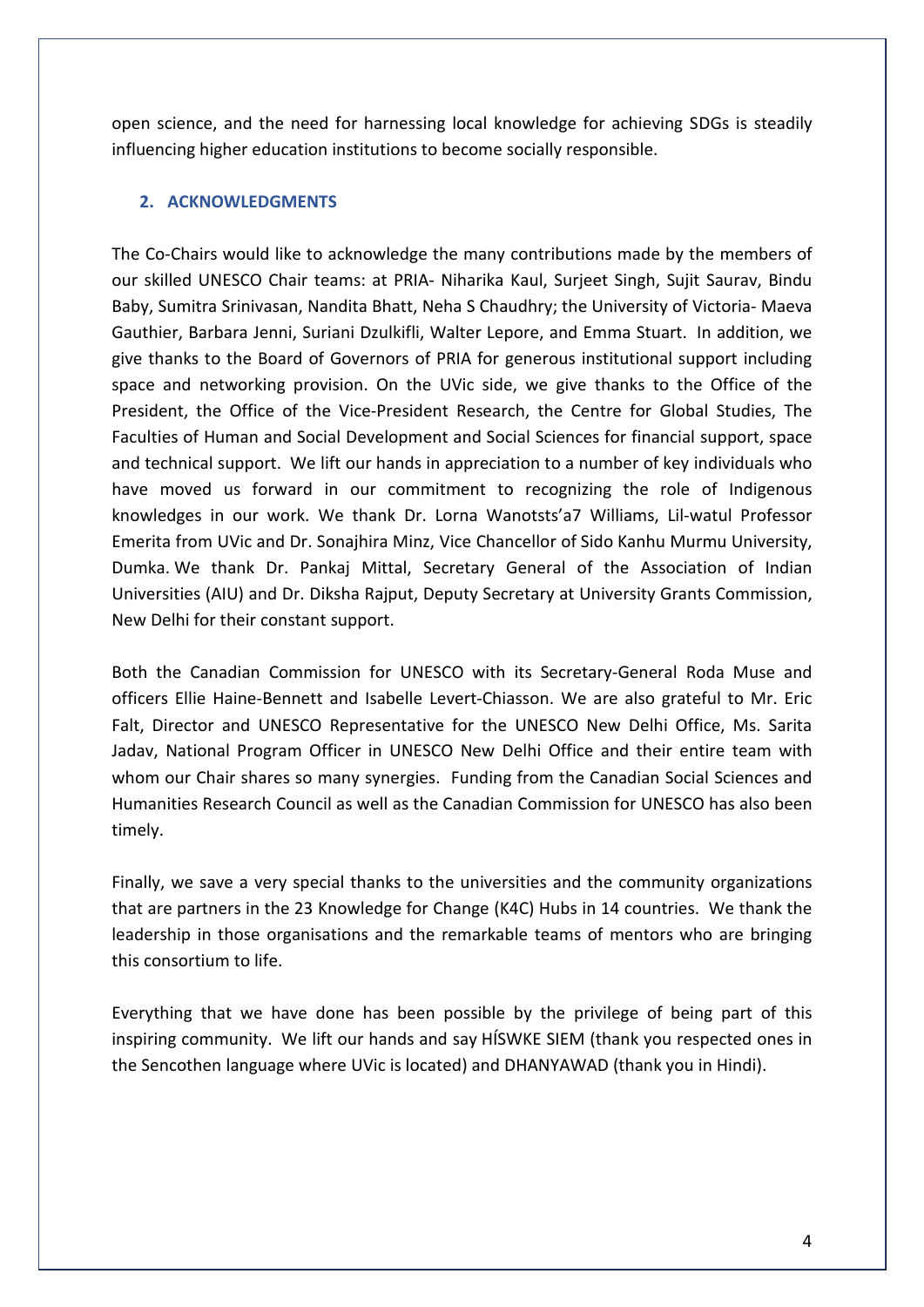# **3. ACTIVITIES OF OUR CHAIR DURING 2021-2022**



# **Higher Education and Knowledge Democracy**



o 3<sup>rd</sup> Meeting of the UNESCO Chairs in India was held on 12 March 2021. It was attended by Dr. Rajesh Tandon and several of his counter parts from across the country, in virtual mode.

<https://www.unescochair-cbrsr.org/events/third-meeting-of-unesco-chairs/>

o International Symposium on Evolving Inclusive Communities for Greater Solidarity was held on 20 March 2021. During the Symposium, Dr. Rajesh Tandon spoke on the topic 'Migrant workers seek rights with Dignity'. [https://www.unescochair-cbrsr.org/events/international-symposium-on-evolving](https://www.unescochair-cbrsr.org/events/international-symposium-on-evolving-inclusive-communities-for-greater-solidarity/)[inclusive-communities-for-greater-solidarity/](https://www.unescochair-cbrsr.org/events/international-symposium-on-evolving-inclusive-communities-for-greater-solidarity/)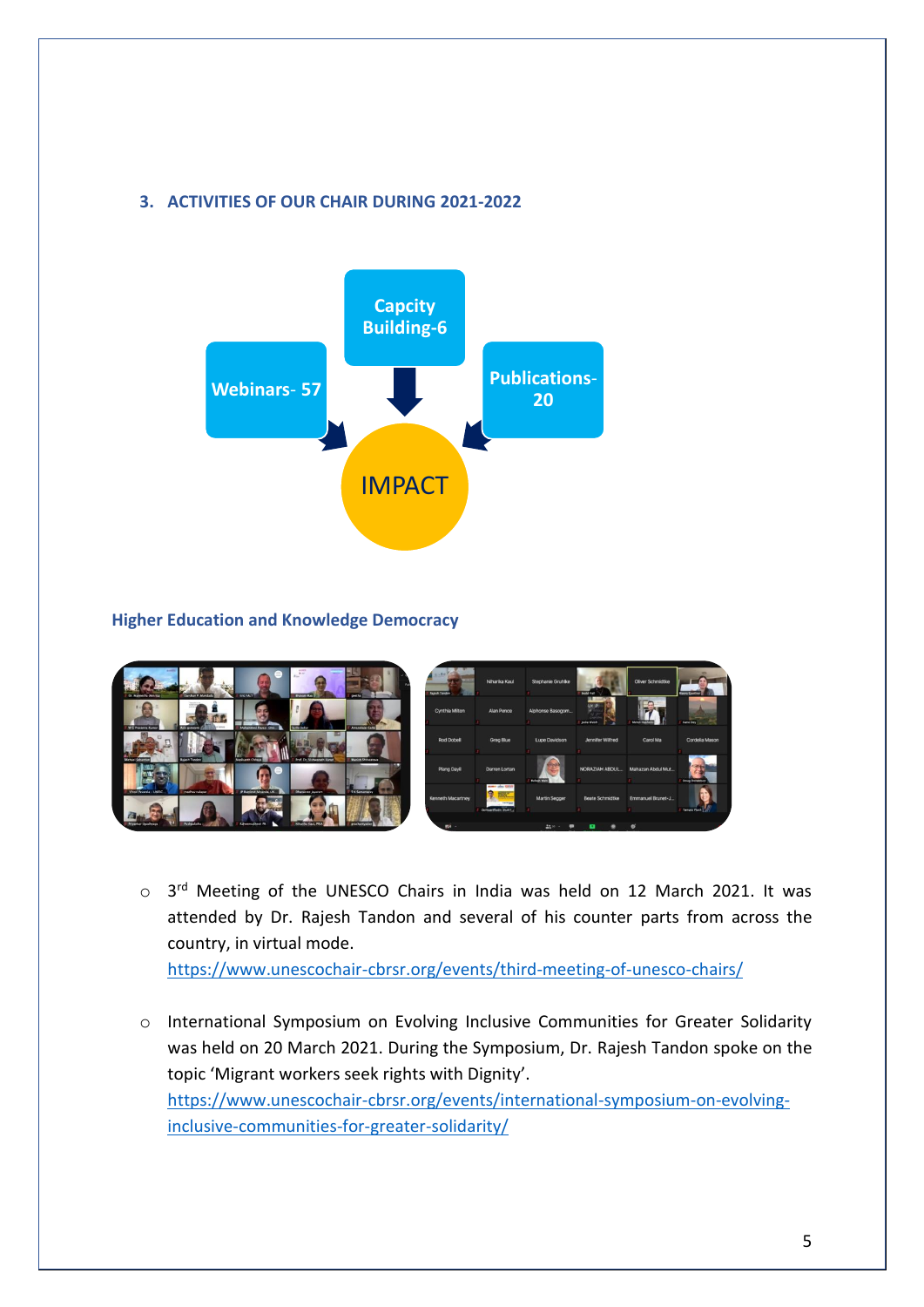o Introducing the UNESCO Chair in Community Based Research and Social Responsibility in Higher Education session hosted by Centre for Global Studies took place on 19 May 2021 where our Co-Chairs Dr. Hall and Dr. Tandon spoke of the Chair's role and increasing significance in making higher education socially responsible, especially in the context of the pandemic.

[https://www.unescochair-cbrsr.org/events/introducing-the-unesco-chair-in](https://www.unescochair-cbrsr.org/events/introducing-the-unesco-chair-in-community-based-research-and-social-responsibility-in-higher-education-centre-for-global-studies/)[community-based-research-and-social-responsibility-in-higher-education-centre-for](https://www.unescochair-cbrsr.org/events/introducing-the-unesco-chair-in-community-based-research-and-social-responsibility-in-higher-education-centre-for-global-studies/)[global-studies/](https://www.unescochair-cbrsr.org/events/introducing-the-unesco-chair-in-community-based-research-and-social-responsibility-in-higher-education-centre-for-global-studies/)

o Resilience or rebellion? Exploring 'resilience' and climate justice: challenges for ALE session took place on 25 May 2021, and explored different interpretations of resilience and outlines a variety of resilience capacities in the context of climate justice.

[https://www.unescochair-cbrsr.org/events/resilience-or-rebellion-exploring](https://www.unescochair-cbrsr.org/events/resilience-or-rebellion-exploring-resilience-and-climate-justice-challenges-for-ale/)[resilience-and-climate-justice-challenges-for-ale/](https://www.unescochair-cbrsr.org/events/resilience-or-rebellion-exploring-resilience-and-climate-justice-challenges-for-ale/)

- o Towards Knowledge Democracy webinar hosted by Malardalen University Sweden and SPARC took place on 25 May 2021, where Dr. Budd Hall demystified the concept of the decolonisation of knowledge and related issues. [https://www.unescochair-cbrsr.org/events/towards-knowledge-democracy](https://www.unescochair-cbrsr.org/events/towards-knowledge-democracy-malardalen-university-sweden-and-sparc/)[malardalen-university-sweden-and-sparc/](https://www.unescochair-cbrsr.org/events/towards-knowledge-democracy-malardalen-university-sweden-and-sparc/)
- o Adult Education in Global Times Conference took place between 3 and 6 June 2021. Dr. Budd Hall and Dr. Catherine Etmanski spoke in the Roundtable 8.1 titled "Challenging the master's tools: Pedagogies of community-based participatory research".

[https://www.unescochair-cbrsr.org/events/adult-education-in-global-times](https://www.unescochair-cbrsr.org/events/adult-education-in-global-times-conference/)[conference/](https://www.unescochair-cbrsr.org/events/adult-education-in-global-times-conference/)

o Celebrating the 100th Birth Anniversary of Paulo Freire webinar took place on 3 June 2021. Dr. Budd Hall shared a poem about Paulo Freire for this 100th Anniversary event.

[https://www.unescochair-cbrsr.org/events/celebrating-the-100th-birth-anniversary](https://www.unescochair-cbrsr.org/events/celebrating-the-100th-birth-anniversary-of-paulo-freire/)[of-paulo-freire/](https://www.unescochair-cbrsr.org/events/celebrating-the-100th-birth-anniversary-of-paulo-freire/)

o UNESCO Consultation on the Future of Higher Education took place on 28 July 2021, where Dr. Rajesh Tandon contributed to the session by speaking on the theme 2 of the UNESCO World Higher Education Conference 2022 : Higher Education and the SDGs.

[https://www.unescochair-cbrsr.org/events/unesco-consultation-on-the-future-of](https://www.unescochair-cbrsr.org/events/unesco-consultation-on-the-future-of-higher-education/)[higher-education/](https://www.unescochair-cbrsr.org/events/unesco-consultation-on-the-future-of-higher-education/)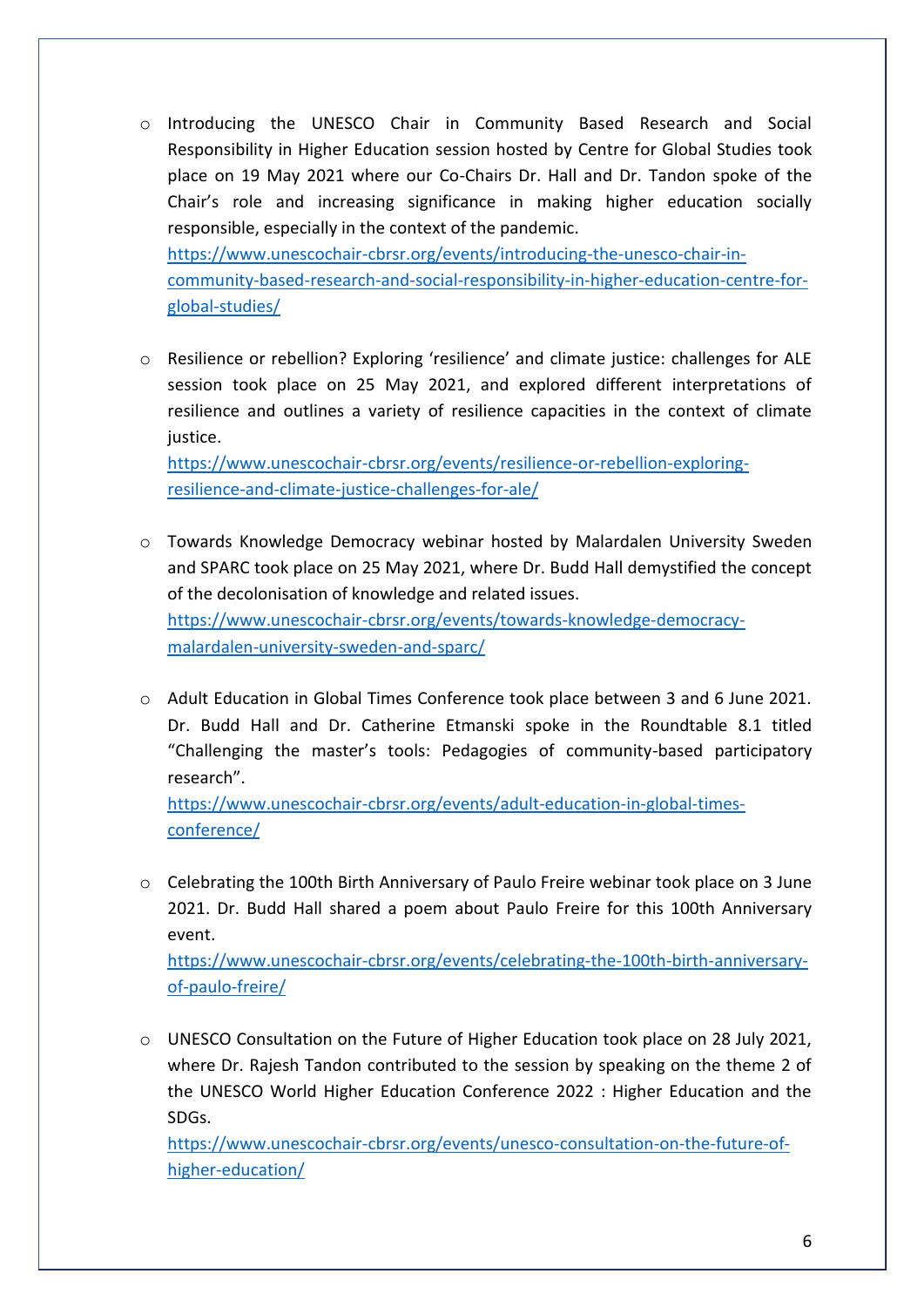- o MADAYAW 4.0: International Multidisciplinary Research Conference took place on 26 August 2021. Dr. Rajesh Tandon spoke at the conference on the title 'Socially Responsible Higher Education: Post-Pandemic'. [https://www.unescochair-cbrsr.org/events/madayaw-4-0-international](https://www.unescochair-cbrsr.org/events/madayaw-4-0-international-multidisciplinary-research-conference/)[multidisciplinary-research-conference/](https://www.unescochair-cbrsr.org/events/madayaw-4-0-international-multidisciplinary-research-conference/)
- o 24th International Service-Learning Conference hosted by CLAYSS took place on 26 August 2021. Dr Rajesh Tandon spoke about the challenges posed by the Covid-19 pandemic on informal workers, youth, and the role of higher education institutions (HEIs) in addressing these inequalities that have become even more stark during the pandemic.

[https://www.unescochair-cbrsr.org/events/24th-international-service-learning](https://www.unescochair-cbrsr.org/events/24th-international-service-learning-conference-clayss/)[conference-clayss/](https://www.unescochair-cbrsr.org/events/24th-international-service-learning-conference-clayss/)

 $\circ$  Day 2 of III World Congress of Transdisciplinarity that took place on 10 September 2021 saw Dr. Rajesh Tandon, Dr. Sylvia Schmelkes, Ms. Karen Villanueva and Dr. Julieta Haidar speak on the theme "Decolonization And The Knowledge For Change Consortium: Challenges And Hopes." (Day 1 for this World Congress is mentioned below under Open Science)

[https://www.unescochair-cbrsr.org/events/day-2-of-iii-world-congress-of](https://www.unescochair-cbrsr.org/events/day-2-of-iii-world-congress-of-transdisciplinarity/)[transdisciplinarity/](https://www.unescochair-cbrsr.org/events/day-2-of-iii-world-congress-of-transdisciplinarity/)

o Addressing the impact of COVID-19 on Youth, YAR Knowledge-Sharing Meeting was held on 6 October 2021. Dr. Rajesh Tandon was a guest panelist and he commended youth researchers at the knowledge sharing meeting hosted by UNESCO Bangkok, having successfully co-investigated their own realities which would make them sensitive researchers in their future endeavours.

[https://www.unescochair-cbrsr.org/events/addressing-the-impact-of-covid-19-on](https://www.unescochair-cbrsr.org/events/addressing-the-impact-of-covid-19-on-youth-yar-knowledge-sharing-meeting/)[youth-yar-knowledge-sharing-meeting/](https://www.unescochair-cbrsr.org/events/addressing-the-impact-of-covid-19-on-youth-yar-knowledge-sharing-meeting/)

- o The USAF Conference by the Engaged University and partners took place on 7 October 2021. Dr. Rajesh Tandon spoke on the public purpose of HEIs and their social responsibility to the communities that they exist in. <https://www.unescochair-cbrsr.org/events/usaf-conference/>
- o IASACT Symposium by United Board took place on 8 October 2021. Dr. Rajesh Tandon spoke of the three missions of higher education in the context of the pandemic, and how participatory research can have a key role in creating socially responsible higher education.

<https://www.unescochair-cbrsr.org/events/iasact-symposium-united-board/>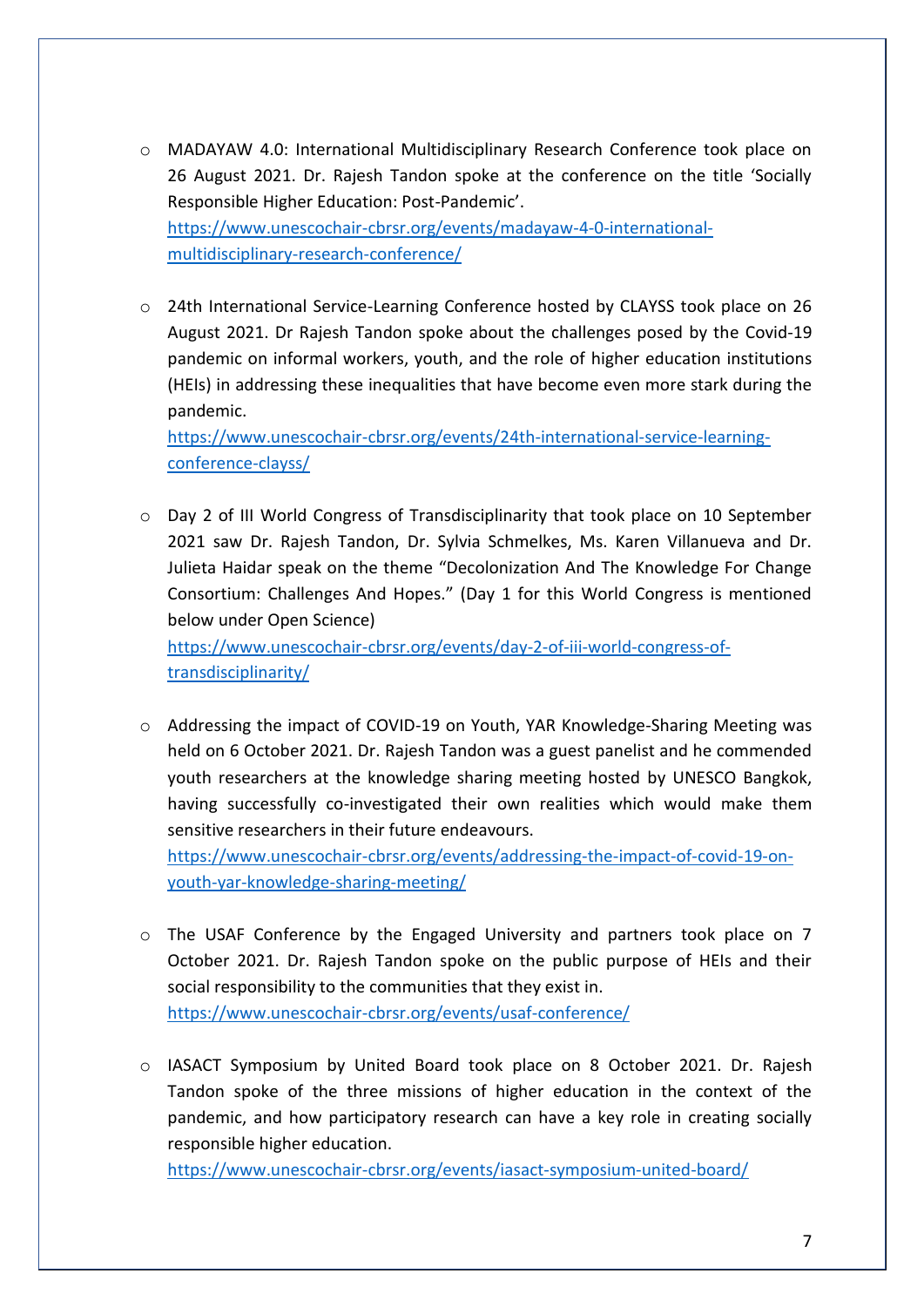- o Engaged Research and New Forms of Knowledge was a talk by Rajesh Tandon that took place on 27 October 2021. [https://www.unescochair-cbrsr.org/events/engaged-research-and-new-forms-of](https://www.unescochair-cbrsr.org/events/engaged-research-and-new-forms-of-knowledge-by-rajesh-tandon/)[knowledge-by-rajesh-tandon/](https://www.unescochair-cbrsr.org/events/engaged-research-and-new-forms-of-knowledge-by-rajesh-tandon/)
- o Interaction between Theories of Management & Development hosted by DOCMAD 2021 took place on 15 November 2021, where Dr. Rajesh Tandon contributed as Chief Guest for the session. [https://www.unescochair-cbrsr.org/events/interaction-between-theories-of](https://www.unescochair-cbrsr.org/events/interaction-between-theories-of-management-development-docmad-2021/)[management-development-docmad-2021/](https://www.unescochair-cbrsr.org/events/interaction-between-theories-of-management-development-docmad-2021/)
- o STAR 2021 event hosted by AIU & OPJGU took place on 10 December 2021, where Dr. Rajesh Tandon spoke about the social responsibility of HEIs in the context of the pandemic.

<https://www.unescochair-cbrsr.org/events/star-2021-aiu-opjgu/>



o The potential of Higher Education for the Common Good webinar by University of Sassari took place on 13 December 2021. Among other experts on the panel, Dr. Rajesh Tandon spoke of the Knowledge for Change Consortium, how it fosters locally defined indicators of sustainability.

[https://www.unescochair-cbrsr.org/events/the-potential-of-higher-education-for](https://www.unescochair-cbrsr.org/events/the-potential-of-higher-education-for-the-common-good-university-of-sassari/)[the-common-good-university-of-sassari/](https://www.unescochair-cbrsr.org/events/the-potential-of-higher-education-for-the-common-good-university-of-sassari/)

- o International UNESCO Chairs Forum: The Futures of Higher Education took place on 24 January 2022 within the framework of UNESCO's Futures of Education initiative. [https://www.unescochair-cbrsr.org/events/international-unesco-chairs-forum-the](https://www.unescochair-cbrsr.org/events/international-unesco-chairs-forum-the-futures-of-higher-education/)[futures-of-higher-education/](https://www.unescochair-cbrsr.org/events/international-unesco-chairs-forum-the-futures-of-higher-education/)
- o UNESCO New Delhi in celebration of the International Day of Education (IDE) 2022 organised an online webinar on "Changing Course, Transforming Education – Putting a new social contract in education in motion" on 24 January 2022. [https://www.unescochair-cbrsr.org/events/international-day-of-education-2022](https://www.unescochair-cbrsr.org/events/international-day-of-education-2022-india-event/) [india-event/](https://www.unescochair-cbrsr.org/events/international-day-of-education-2022-india-event/)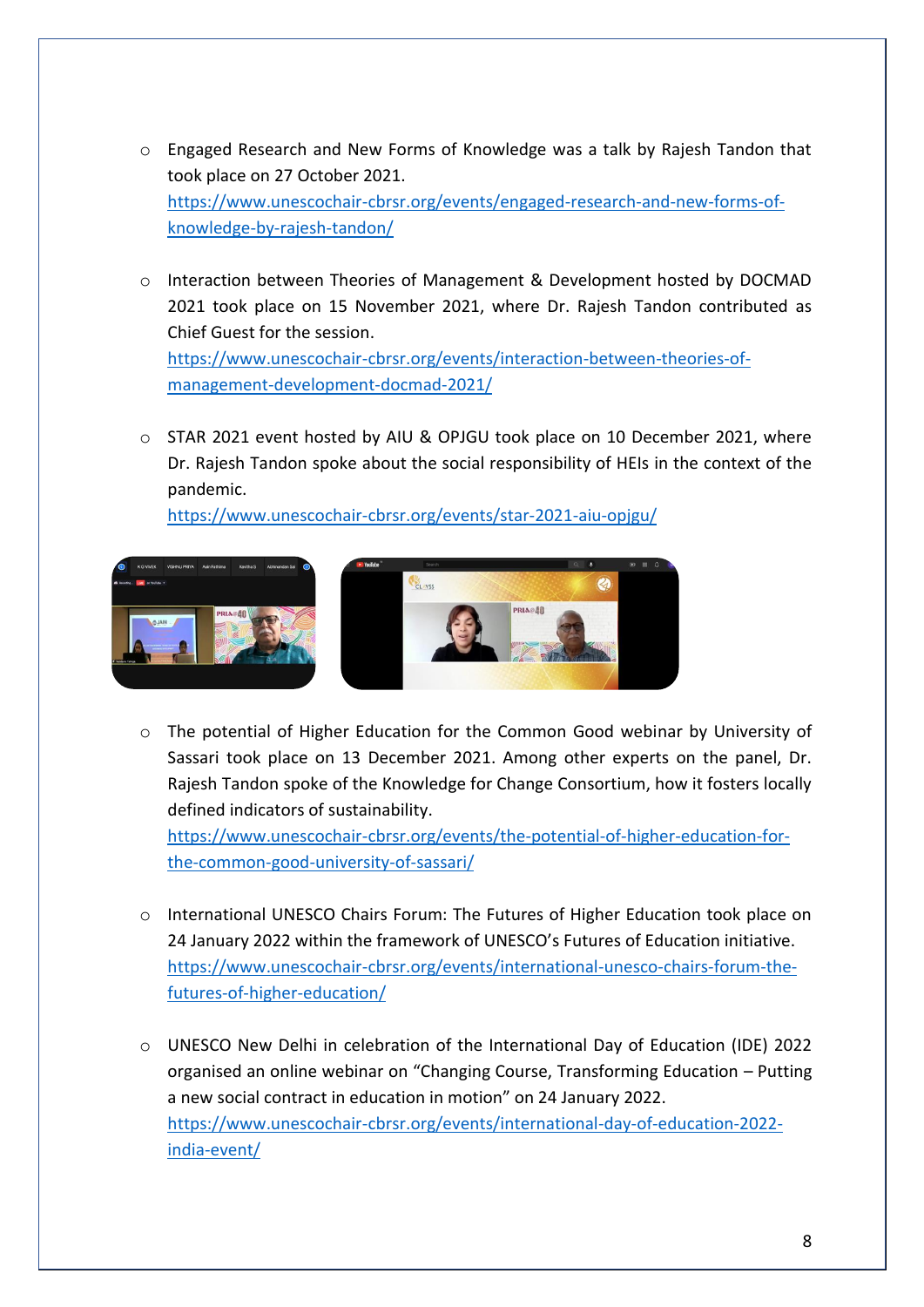- o The University Social Responsibility Network (USRN) launched a three-week USRN Webinar Series themed "Social Responsibility in Teaching and Learning — What Works?" on three consecutive Mondays starting from 21 March 2022. <https://www.unescochair-cbrsr.org/events/usrn-webinar-series/>
- o AIU 97th Annual General Meet and National Seminar of Vice Chancellors Meet took place on 25 March 2022. Dr. Rajesh Tandon spoke on the topic "Realising SGDs Through HEIs." The seminar was hosted by University of Mysore, Mysuru. [https://www.unescochair-cbrsr.org/events/aiu-annual-general-meet-and-national](https://www.unescochair-cbrsr.org/events/aiu-annual-general-meet-and-national-seminar-of-vice-chancellors-meet/)[seminar-of-vice-chancellors-meet/](https://www.unescochair-cbrsr.org/events/aiu-annual-general-meet-and-national-seminar-of-vice-chancellors-meet/)

**Socially Responsible Higher Education: International Perspectives on Knowledge Democracy Book Launch and Book Related Events**



[education-international-perspectives-on-knowledge-democracy/](https://www.unescochair-cbrsr.org/events/book-launchsocially-responsible-higher-education-international-perspectives-on-knowledge-democracy/)

o Book Launch: Socially Responsible Higher Education: International Perspectives on Knowledge Democracy took place in India on 14 June 2021. Eminent scholars, practitioners and experts attended the book launch, including Professor D.P. Singh, Chairman, University Grants Commission; Dr. Pankaj Mittal, Secretary General, Association of Indian Universities; and Professor N.V. Varghese, Vice Chancellor of National Institute of Educational Planning and Administration (NIEPA). [https://www.unescochair-cbrsr.org/events/book-launchsocially-responsible-higher-](https://www.unescochair-cbrsr.org/events/book-launchsocially-responsible-higher-education-international-perspectives-on-knowledge-democracy/)

o Socially Responsible Higher Education: International Perspectives on Knowledge Democracy – Canadian Book Launch took place on 17 June 2021. This virtual Canadian book launch saw globally acclaimed experts in the field of higher education contribute to it, including Cathie Krull, UVic Special Advisor on International Affairs, Canadian authors (Tamara Krawchenko, UVic, Catherine Déri, UOttawa, and Baptiste Godrie, Univ. de Sherbrooke, on behalf of Florence Piron) and Andrew Petter, former President of Simon Fraser University.

[https://www.unescochair-cbrsr.org/events/socially-responsible-higher-education](https://www.unescochair-cbrsr.org/events/socially-responsible-higher-education-international-perspectives-on-knowledge-democracy-canadian-book-launch/)[international-perspectives-on-knowledge-democracy-canadian-book-launch/](https://www.unescochair-cbrsr.org/events/socially-responsible-higher-education-international-perspectives-on-knowledge-democracy-canadian-book-launch/)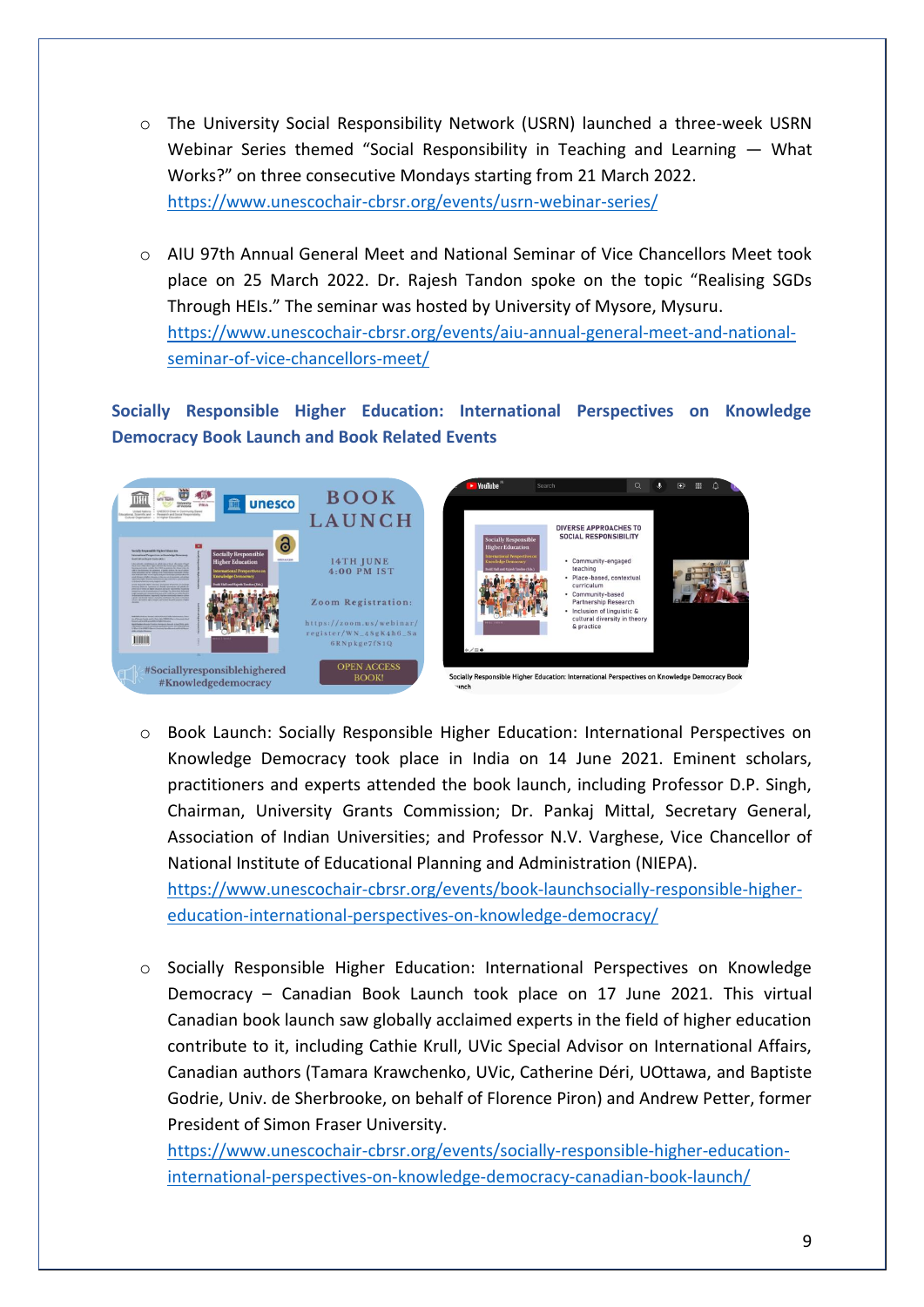o Knowledge Democracy and Diverse Epistemologies webinar took place on 19 July 2021. The webinar addressed the transformative role that higher education can play in integrating and co-producing multiple forms of knowledge through respect for diverse epistemologies.

[https://www.unescochair-cbrsr.org/events/knowledge-democracy-and-diverse](https://www.unescochair-cbrsr.org/events/knowledge-democracy-and-diverse-epistemologies/)[epistemologies/](https://www.unescochair-cbrsr.org/events/knowledge-democracy-and-diverse-epistemologies/)

- o Panel Discussion on Knowledge Democracy took place on 29 July 2021 hosted by Universiti Sains Malaysia. <https://www.unescochair-cbrsr.org/events/knowledge-democracy-panel-discussion/>
- o Knowledge Democracy and Social Responsibility in Higher Education: A Webinar and Book Launch took place on 30 September 2021 hosted by Talloires Network of Engaged Universities and our UNESCO Chair. Both the Co-Chairs Dr. Budd Hall and Dr. Rajesh Tandon contributed to the dialogue during the book launch, discussing different dimensions of socially responsible higher education. [https://www.unescochair-cbrsr.org/events/knowledge-democracy-and-social-](https://www.unescochair-cbrsr.org/events/knowledge-democracy-and-social-responsibility-in-higher-education-a-webinar-and-book-launch/)

[responsibility-in-higher-education-a-webinar-and-book-launch/](https://www.unescochair-cbrsr.org/events/knowledge-democracy-and-social-responsibility-in-higher-education-a-webinar-and-book-launch/)

- o The Global University Network for Innovation (GUNi) Book Launch on 6 October 2021 was hosted by GUNi in collaboration with our UNESCO Chair. Dr. Hall and Dr. Tandon spoke on different themes of the book during the session. <https://www.unescochair-cbrsr.org/events/guni-book-launch/>
- o Pre-COP26 Webinar Series: Higher Education, Knowledge Democracy and Sustainability took place on 11 October 2021. It was a joint initiative between the UNESCO Chair, the Centre for Research and Development in Adult and Lifelong Learning (University of Glasgow) and the Low and Middle Income Countries Research Network (University of Glasgow). Dr. Rajesh Tandon spoke among a range of eminent scholars and experts at the session.

[https://www.unescochair-cbrsr.org/events/pre-cop26-webinar-series-higher](https://www.unescochair-cbrsr.org/events/pre-cop26-webinar-series-higher-education-knowledge-democracy-and-sustainability/)[education-knowledge-democracy-and-sustainability/](https://www.unescochair-cbrsr.org/events/pre-cop26-webinar-series-higher-education-knowledge-democracy-and-sustainability/)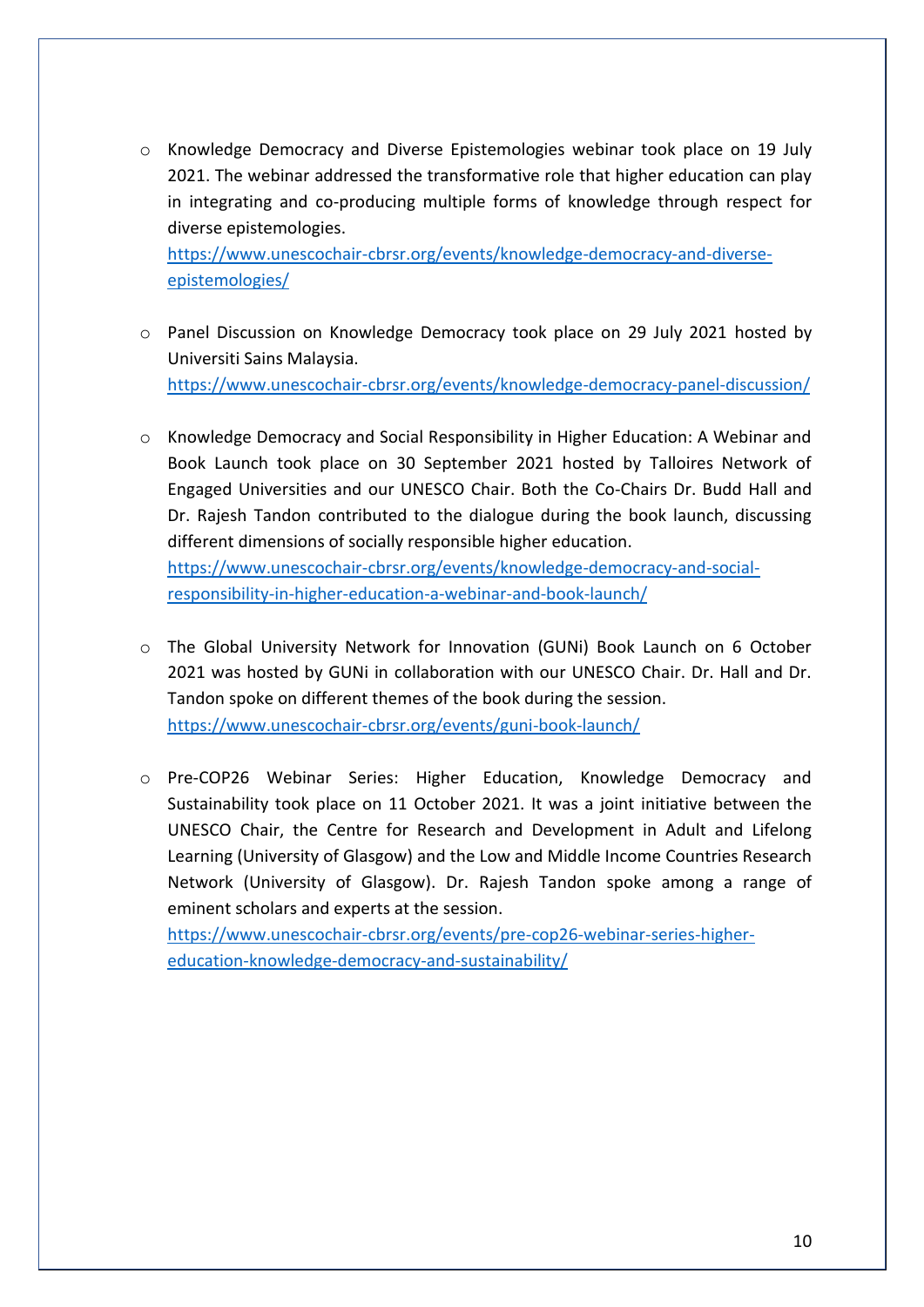# **Pandemic and Civil Society Organisations**



o Pandemic and Civic Space webinar took place on 19 April 2021, where Dr. Tandon spoke about the role that CSOs played in helping local communities deal with Covid-19.

<https://www.unescochair-cbrsr.org/events/pandemic-civil-space/>

 $\circ$  A Call to Action: Enabling civil society in the context of Covid-19 webinar was hosted by OECD DAC Civil Society Days. Dr. Rajesh Tandon gave the keynote address at this high- level virtual event, where he focused on the role of and challenges faced by civil society in today's context, and the need for action to enable civil society to respond to crises and development needs.

[https://www.unescochair-cbrsr.org/events/a-call-to-action-enabling-civil-society-in](https://www.unescochair-cbrsr.org/events/a-call-to-action-enabling-civil-society-in-the-context-of-covid-19-oecd-dac-civil-society-days/)[the-context-of-covid-19-oecd-dac-civil-society-days/](https://www.unescochair-cbrsr.org/events/a-call-to-action-enabling-civil-society-in-the-context-of-covid-19-oecd-dac-civil-society-days/)

o The Living Knowledge Festival 2021 took place on 29 June 2021. Dr. Rajesh Tandon moderated the panel session 'Building a Global Consortium for Knowledge for Change', which brought together mentors from Knowledge for Change (K4C) hubs in Malaysia, South Africa and Ireland who shared their experiences of co-construction of research with communities.

<https://www.unescochair-cbrsr.org/events/living-knowledge-festival-2021/>

o Enriching Urban Planning, Design and Architecture Education in India to Meet Urban Resilience Challenges webinar took place on 25 October 2021. Dr. Rajesh Tandon spoke about the need for an inclusive approach in Urban Planning, Design and Architecture Education in India.

[https://www.unescochair-cbrsr.org/events/enriching-urban-planning-design-and](https://www.unescochair-cbrsr.org/events/enriching-urban-planning-design-and-architecture-education-in-india-to-meet-urban-resilience-challenges/)[architecture-education-in-india-to-meet-urban-resilience-challenges/](https://www.unescochair-cbrsr.org/events/enriching-urban-planning-design-and-architecture-education-in-india-to-meet-urban-resilience-challenges/)

o Social Leadership Conclave by CII took place on 1 December 2021, where Dr. Rajesh Tandon gave the inaugural keynote address. <https://www.unescochair-cbrsr.org/events/social-leadership-conclave-cii/>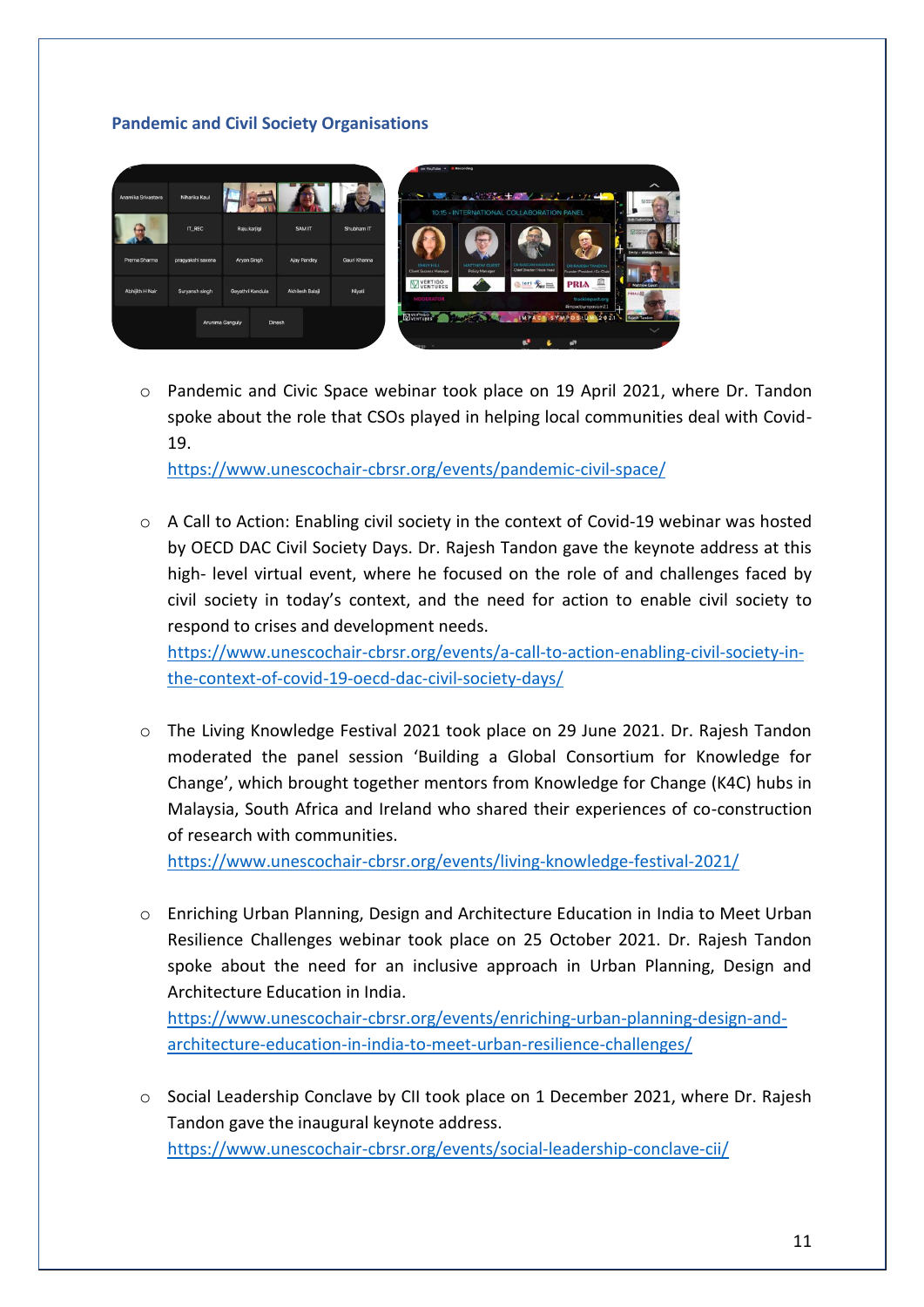**Community Based Participatory Research, Higher Education and Sustainable Development Goals (SDGs)**



o Implementing the SDGs in India webinar took place on 12 May 2021. During this webinar, the Report titled "Implementing the SDGs in India: Poverty, Hunger and Gender" was presented and then a discussion followed, focusing on SDG 1 (no poverty), SDG 2 (zero hunger), and SDG 5 (gender equality), in which Dr. Tandon also participated as a speaker.

<https://www.unescochair-cbrsr.org/events/implementing-the-sdgs-in-india/>

- o Universities' Local Contributions To The SDGs webinar took place on 18 May 2021, where universities from across the world shared their contributions to addressing SDGs locally. Our UNESCO Chair team member was also a panelist at the session. [https://www.unescochair-cbrsr.org/events/universities-local-contributions-to-the](https://www.unescochair-cbrsr.org/events/universities-local-contributions-to-the-sdgs/)[sdgs/](https://www.unescochair-cbrsr.org/events/universities-local-contributions-to-the-sdgs/)
- o How can we make higher education more responsive to the SDGs? webinar was hosted by the K4C South African Hub on 3 June 2021, where Dr. Rajesh Tandon shared his ideas about how HEIs can co-produce knowledge in partnership with local communities.

[https://www.unescochair-cbrsr.org/events/how-can-we-make-higher-education](https://www.unescochair-cbrsr.org/events/how-can-we-make-higher-education-more-responsive-to-the-sdgs-k4c-south-african-hub/)[more-responsive-to-the-sdgs-k4c-south-african-hub/](https://www.unescochair-cbrsr.org/events/how-can-we-make-higher-education-more-responsive-to-the-sdgs-k4c-south-african-hub/)

o Research-to-Action Workshop for COP 26 took place on 16 and 17 June 2021 for leading the workshop for ACU, feeding into COP 26. The workshop focused on how the cohort can use their research evidence to inform and influence policy and practice.

[https://www.unescochair-cbrsr.org/events/research-to-action-workshop-for-cop-](https://www.unescochair-cbrsr.org/events/research-to-action-workshop-for-cop-26/)[26/](https://www.unescochair-cbrsr.org/events/research-to-action-workshop-for-cop-26/)

o SDGs & Higher Education Institutes: Potentials & Challenges, Faculty Induction Programme took place on 11 August 2021 hosted by UGC-Human Resource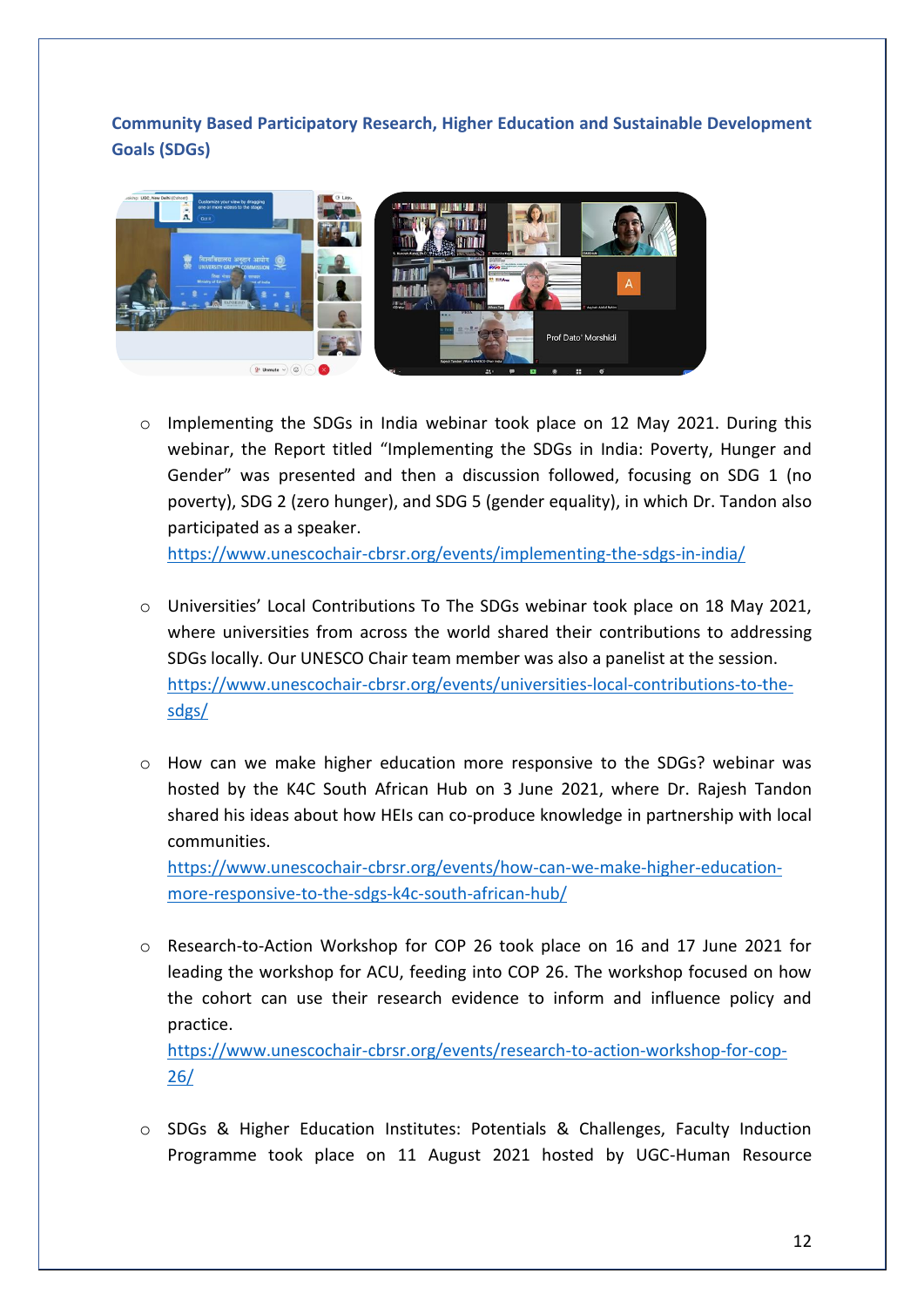Development Centre, Devi Ahilya Vishwavidyalaya, Indore. Dr. Tandon shared his ideas on how HEIs can be more responsive to SDG implementation. [https://www.unescochair-cbrsr.org/events/sdgs-higher-education-institutes](https://www.unescochair-cbrsr.org/events/sdgs-higher-education-institutes-potentials-challenges-faculty-induction-programme-ugc-human-resource-development-centre-devi-ahilya-vishwavidyalaya-indore/)[potentials-challenges-faculty-induction-programme-ugc-human-resource](https://www.unescochair-cbrsr.org/events/sdgs-higher-education-institutes-potentials-challenges-faculty-induction-programme-ugc-human-resource-development-centre-devi-ahilya-vishwavidyalaya-indore/)[development-centre-devi-ahilya-vishwavidyalaya-indore/](https://www.unescochair-cbrsr.org/events/sdgs-higher-education-institutes-potentials-challenges-faculty-induction-programme-ugc-human-resource-development-centre-devi-ahilya-vishwavidyalaya-indore/)

 $\circ$  4th Conference of the European Association for Service-Learning (EASLHE) took place on 16 September 2021 on the topic: Participatory Research and Sustainability. Dr. Rajesh Tandon spoke about how CBPR is a powerful tool to do research in partnership with local communities, which builds ownership among them of the knowledge solutions.

[https://www.unescochair-cbrsr.org/events/4th-conference-of-the-european](https://www.unescochair-cbrsr.org/events/4th-conference-of-the-european-association-for-service-learning-easlhe/)[association-for-service-learning-easlhe/](https://www.unescochair-cbrsr.org/events/4th-conference-of-the-european-association-for-service-learning-easlhe/)

- o Impact Symposium took place on 29 September 2021. Dr. Rajesh Tandon spoke on using participatory research to find local, contextual solutions and implementation of SDGs in this regard. <https://www.unescochair-cbrsr.org/events/impact-symposium/>
- o A Virtual International Conference on Redefining And Transforming The Role Of Higher Education In Sustainable Development took place on 30 September 2021 where Dr. Rajesh Tandon spoke about how a socially responsible higher education was the solution for HEIs to contribute effectively to sustainable development. [https://www.unescochair-cbrsr.org/events/a-virtual-international-conference-on](https://www.unescochair-cbrsr.org/events/a-virtual-international-conference-on-redefining-and-transforming-the-role-of-higher-education-in-sustainable-development/)[redefining-and-transforming-the-role-of-higher-education-in-sustainable](https://www.unescochair-cbrsr.org/events/a-virtual-international-conference-on-redefining-and-transforming-the-role-of-higher-education-in-sustainable-development/)[development/](https://www.unescochair-cbrsr.org/events/a-virtual-international-conference-on-redefining-and-transforming-the-role-of-higher-education-in-sustainable-development/)
- o Adaptation Futures High-Level Plenary Session took place on 8 October 2021 hosted by the Adaptation Research Alliance (ARA). Dr. Tandon contributed to this session among other experts. He spoke about the value that the alliance can add, by highlighting that its purpose is not to propagate a particular theoretical framework globally or conduct parachute research in the global south. [https://www.unescochair-cbrsr.org/events/adaptation-futures-high-level-plenary](https://www.unescochair-cbrsr.org/events/adaptation-futures-high-level-plenary-session/)[session/](https://www.unescochair-cbrsr.org/events/adaptation-futures-high-level-plenary-session/)
- o Webinar by Network for Advancing and Evaluating the Societal Impact of Science (AESIS) took place on 13 October 2021, where Dr. Rajesh Tandon spoke of participatory research methodologies in the Indian context. [https://www.unescochair-cbrsr.org/events/webinar-by-network-for-advancing-and](https://www.unescochair-cbrsr.org/events/webinar-by-network-for-advancing-and-evaluating-the-societal-impact-of-science-aesis/)[evaluating-the-societal-impact-of-science-aesis/](https://www.unescochair-cbrsr.org/events/webinar-by-network-for-advancing-and-evaluating-the-societal-impact-of-science-aesis/)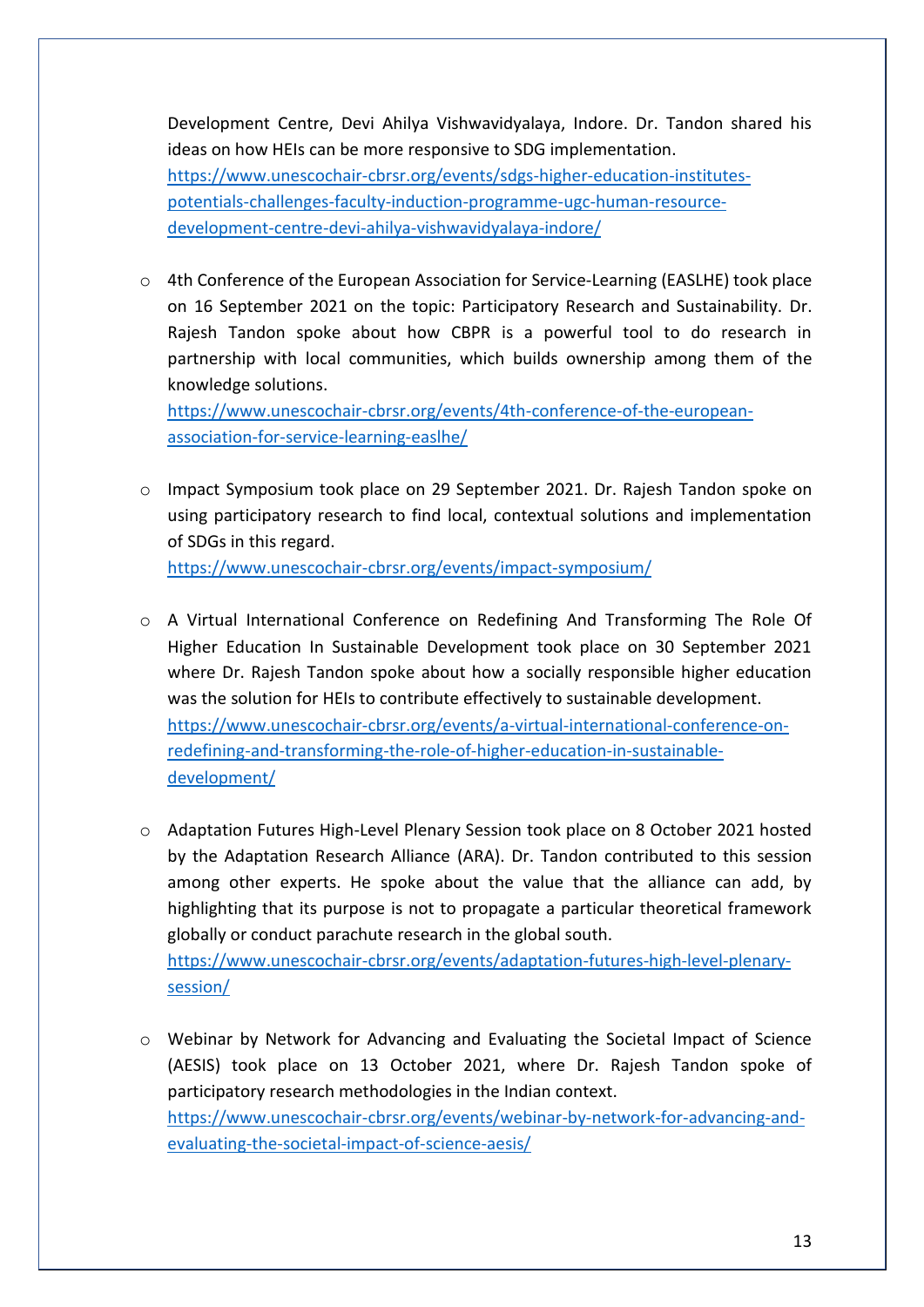- o Local Knowledge, Social Movements and Participatory Research: Indian Perspectives was a Conversation hosted by Participatory Research in Asia in collaboration with the UNESCO Chair on 30 November, 2021 which was moderated by Dr. Rajesh Tandon. [https://www.unescochair-cbrsr.org/events/local-knowledge-social-movements-and](https://www.unescochair-cbrsr.org/events/local-knowledge-social-movements-and-participatory-research-indian-perspectives-pria40-conversation/)[participatory-research-indian-perspectives-pria40-conversation/](https://www.unescochair-cbrsr.org/events/local-knowledge-social-movements-and-participatory-research-indian-perspectives-pria40-conversation/)
- o The Story of Participatory Research: History and Future was a Conversation hosted by Participatory Research in Asia in collaboration with the UNESCO Chair on 16 December, 2021. Both Dr. Rajesh Tandon. and Dr. Budd Hall contributed to the session as panelists.

[https://www.unescochair-cbrsr.org/events/the-story-of-participatory-research](https://www.unescochair-cbrsr.org/events/the-story-of-participatory-research-history-and-future-pria40-conversation/)[history-and-future-pria40-conversation/](https://www.unescochair-cbrsr.org/events/the-story-of-participatory-research-history-and-future-pria40-conversation/)

- o Virtual Launch of UGC's Programme for Capacity Building of faculty as Master Trainers for Community based Participatory Research (CBPR) took place on 14 January 2022, where Dr. Rajesh Tandon, as part of the Subject Expert Group, UGC, addressed the participants regarding the implementation of the program. [https://www.unescochair-cbrsr.org/events/virtual-launch-of-ugcs-programme-for](https://www.unescochair-cbrsr.org/events/virtual-launch-of-ugcs-programme-for-capacity-building-of-faculty-as-master-trainers-for-community-based-participatory-research-cbpr/)[capacity-building-of-faculty-as-master-trainers-for-community-based-participatory](https://www.unescochair-cbrsr.org/events/virtual-launch-of-ugcs-programme-for-capacity-building-of-faculty-as-master-trainers-for-community-based-participatory-research-cbpr/)[research-cbpr/](https://www.unescochair-cbrsr.org/events/virtual-launch-of-ugcs-programme-for-capacity-building-of-faculty-as-master-trainers-for-community-based-participatory-research-cbpr/)
- o Gandhi King Lecture Series took place on 17 January 2022 hosted by the West Virginia University Eberly College of Arts and Sciences, where Dr. Rajesh Tandon and Dr. Budd Hall spoke as panelists.

<https://www.unescochair-cbrsr.org/events/gandhi-king-lecture-series/>

- o Consultative Meeting on 'Reinventing Higher Education for Sustainable Development Goals for the Future' took place on 27 January 2022. Dr. Rajesh Tandon spoke on Global Citizenship Education in India in the context of community engagement. [https://www.unescochair-cbrsr.org/events/consultative-meeting-on-reinventing](https://www.unescochair-cbrsr.org/events/consultative-meeting-on-reinventing-higher-education-for-sustainable-development-goals-for-the-future/)[higher-education-for-sustainable-development-goals-for-the-future/](https://www.unescochair-cbrsr.org/events/consultative-meeting-on-reinventing-higher-education-for-sustainable-development-goals-for-the-future/)
- o Erudite A fortnightly discussion (initiated by APSCHE) took place on 16 March 2022. Dr. Rajesh Tandon spoke on the topic of "Community Connect of Higher Education Institutions (HEIs)." [https://www.unescochair-cbrsr.org/events/erudite-a-fortnightly-discussion](https://www.unescochair-cbrsr.org/events/erudite-a-fortnightly-discussion-initiated-by-apsche/)[initiated-by-apsche/](https://www.unescochair-cbrsr.org/events/erudite-a-fortnightly-discussion-initiated-by-apsche/)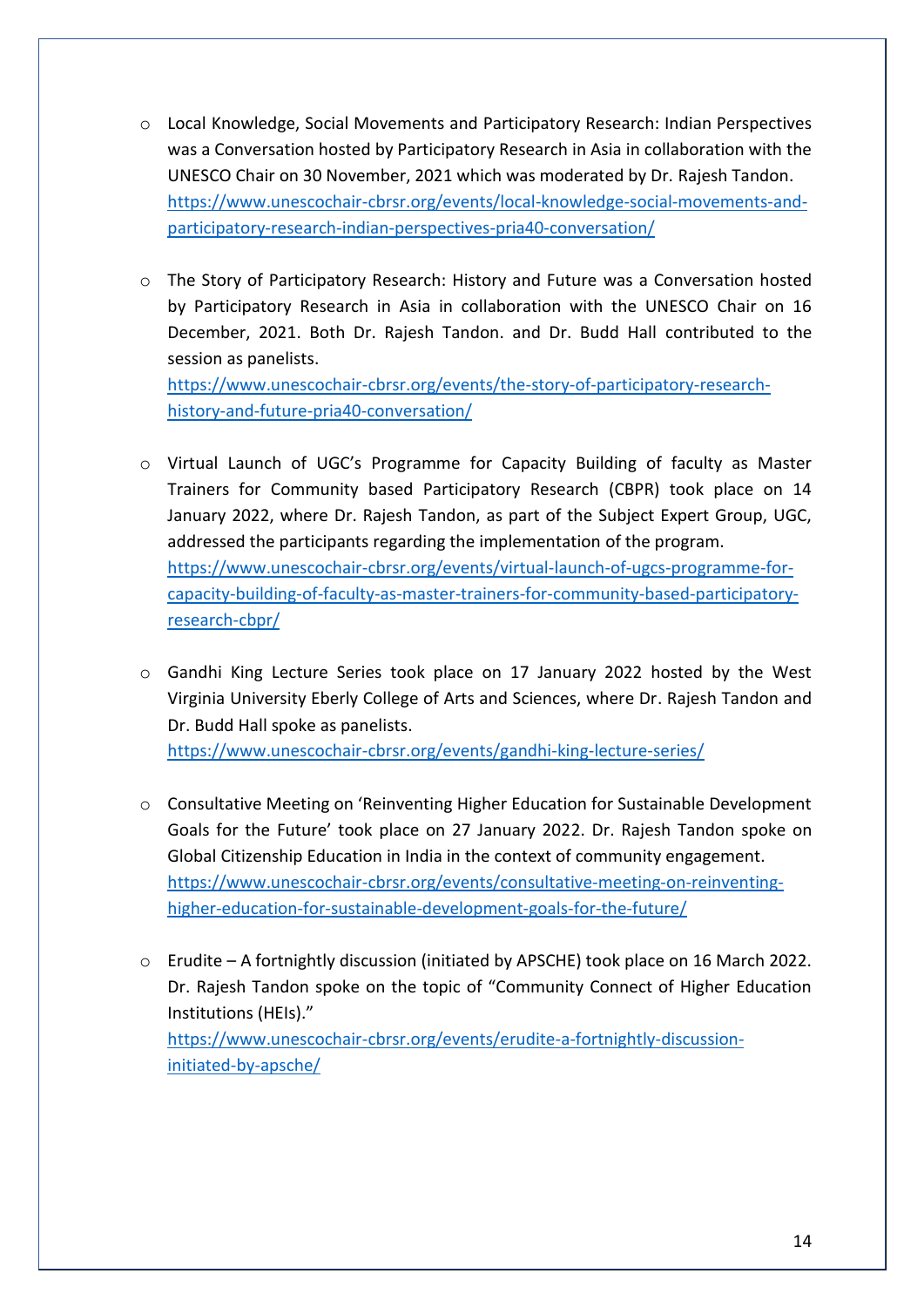# **Open Science**



- o The Consultation on UNESCO Open Science Draft Recommendations took place on 17 April 2021. Dr. Tandon provided his expert opinion on Open Science Recommendations from an Indian perspective. [https://www.unescochair-cbrsr.org/events/consultation-on-unesco-open-science](https://www.unescochair-cbrsr.org/events/consultation-on-unesco-open-science-draft-recommendations/)[draft-recommendations/](https://www.unescochair-cbrsr.org/events/consultation-on-unesco-open-science-draft-recommendations/)
- $\circ$  Day 1 of the III World Congress of Transdisciplinarity that took place on 8 September 2021 saw Dr. Budd Hall, Dr. Lorna Williams, Dr. Catherine Odora-Hoppers, Dr. Andrea Vargiu, Dr. Leslie Chan and Dr. Irma Flores speak on the theme "Open Science And The Decolonization Of Knowledge." [https://www.unescochair-cbrsr.org/events/day-1-of-iii-world-congress-of](https://www.unescochair-cbrsr.org/events/day-1-of-iii-world-congress-of-transdisciplinarity/)[transdisciplinarity/](https://www.unescochair-cbrsr.org/events/day-1-of-iii-world-congress-of-transdisciplinarity/)
- $\circ$  EUA-CDE Annual Meeting took place on 14 September 2021 on the theme "Knowledge for Public Good, International Collaboration Post-Pandemic." Dr. Tandon spoke on the principles of scientific research, and stated that researcher responsibility and accountability of science has become far more centre stage across the world.

<https://www.unescochair-cbrsr.org/events/eua-cde-annual-meeting/>

o Young Scientists Learning Open Science was a Conversation hosted by Participatory Research in Asia in collaboration with the UNESCO Chair on 25 November 2021. Dr. Rajesh Tandon gave the closing remarks.

[https://www.unescochair-cbrsr.org/events/young-scientists-learning-open-science](https://www.unescochair-cbrsr.org/events/young-scientists-learning-open-science-pria40-conversation/)[pria40-conversation/](https://www.unescochair-cbrsr.org/events/young-scientists-learning-open-science-pria40-conversation/)

o Open Science Launch Event by University of Leuven took place on 3 February 2022 where Dr. Rajesh Tandon shared his insights and experiences on implementation of Open Science practices in HEIs.

[https://www.unescochair-cbrsr.org/events/open-science-launch-event-university-of](https://www.unescochair-cbrsr.org/events/open-science-launch-event-university-of-leuven/)[leuven/](https://www.unescochair-cbrsr.org/events/open-science-launch-event-university-of-leuven/)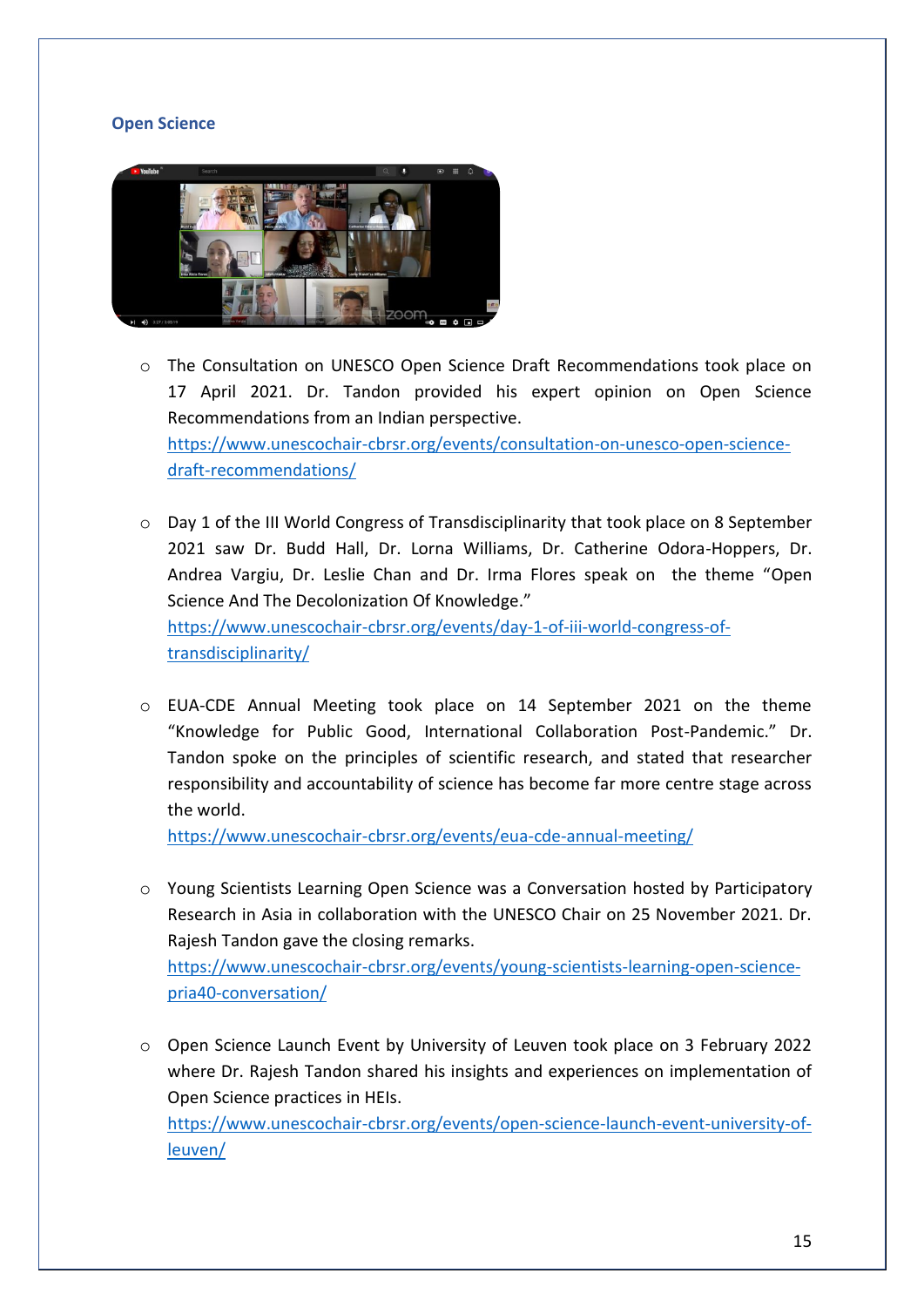o Talk on Open Science and the Decolonisation of Knowledge by Dr. Budd Hall took place on 4 March 2022 at The Riot Science Club. Dr. Hall spoke on the title "Open Science and the Decolonization of Knowledge: A Conversation on Participatory Research."

[https://www.unescochair-cbrsr.org/events/talk-on-open-science-and-the](https://www.unescochair-cbrsr.org/events/talk-on-open-science-and-the-decolonisation-of-knowledge-by-dr-b-l-hall/)[decolonisation-of-knowledge-by-dr-b-l-hall/](https://www.unescochair-cbrsr.org/events/talk-on-open-science-and-the-decolonisation-of-knowledge-by-dr-b-l-hall/)

o Implementation of the UNESCO Recommendation on Open Science took place on 28 March 2022. [https://www.unescochair-cbrsr.org/events/implementation-of-the-unesco](https://www.unescochair-cbrsr.org/events/implementation-of-the-unesco-recommendation-on-open-science/)[recommendation-on-open-science/](https://www.unescochair-cbrsr.org/events/implementation-of-the-unesco-recommendation-on-open-science/)

# **Editorial Advisory Board**

Our Co-Chairs have been part of a range of editorial and advisory boards, as mentioned below:-

- o International Modern Perspectives on Academia and Community Today (Advisory Board) - Dr. Budd Hall
- o McGill Journal of Education (Editorial Board) Dr. Budd Hall
- $\circ$  Curricular Reforms and Educational Institutions Social Responsibility under Unnat Bharat Abhiyan (UBA) (Member of Subject Expert group) – Dr. Rajesh Tandon
- $\circ$  Gateways: Journal of Community Engaged Research (Advisory Board) Dr. Budd Hall
- $\circ$  Interface: a Journal for and about Social Movements (Editorial Board) Dr. Budd Hall
- o Canadian Journal of University Continuing Education (Editorial Board) Dr. Budd Hall
- o Journal of the Canadian Society of the Study of Adult Education (Editorial Committee) – Dr. Budd Hall
- o International Journal on Action Research (Editorial Board) Dr. Budd Hall

# **Capacity Building and Training**

# Global initiatives:

The Mentor Training Programme (MTP) is a 21-week course consisting of 3 components: online learning activities, a two-week face-to-face learning residency, and a field work component to be carried out locally under the guidance of a local supervisor. (Began on 3<sup>rd</sup> week of January, 2018)

Cohort 5 under the MTP was redesigned as a virtual program that began on  $5<sup>th</sup>$  August, 2020. Cohort 6 started on 3rd March, 2021. Cohort 7 started on 22nd September 2021 and is now complete. Planning for Cohort 8 is underway. The face to face residency, an essential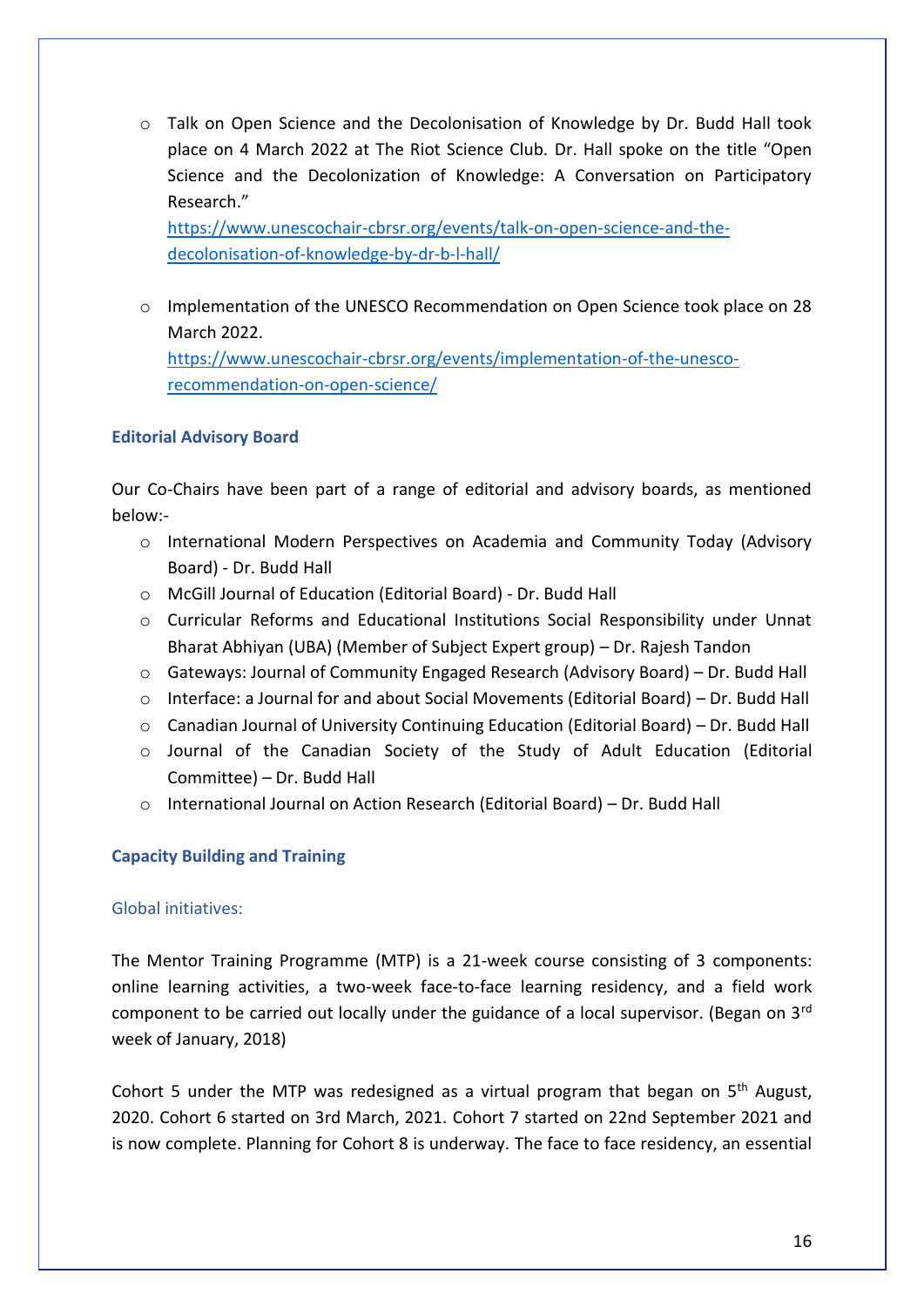component of the MTP which got delayed due to Covid-19 for Cohort 5, 6 and 7 is taking place end of this year (2022) in Malaysia.

There are now 23 hubs in 14 countries, namely Italy (2), Indonesia (1), Malaysia (3), South Africa (3), Colombia (1) Cuba (1) India (3), Canada (3), Ireland (1), Uganda (1), Tanzania (1), Mexico (1), United Kingdom (1), and USA (1) with over 120 Mentors in total.

# Domestic initiatives:

Dr. Rajesh Tandon and his team at PRIA designed the weeklong UGC-UBA Master Trainers Program for Capacity Building of Faculty for Community Based Participatory Research (CBPR) under Unnat Bharat Abhiyan (UBA). The training has already been implemented in two regional districts in India, i.e. in Nagpur and Madurai.

# **Research and Publications**

"Bridging Knowledge Cultures: The Knowledge for Change Consortium on Community Based Research" is a key initiative of the UNESCO Chair. It is a 3-year research project, that started in September 2020 and involves research exchanges with universities in regional hubs including Asia, Colombia, East Africa and Canada. At each hub under the project, a research team will produce a case study that maps the knowledge cultures of its academic and nonacademic partners, focusing on their power relations, the diverse ways that knowledge is understood, constructed, validated and used in the hub, and the challenges found in working across knowledge cultures. The regional synthesis reports by different hubs based on secondary research- based mapping were submitted by January, 2021. The hubs have been conducting their studies in their local regions, and are now in the final stages of completion.

The Co-Chairs and their partners have also drafted four policy [briefs](https://www.unescochair-cbrsr.org/policy-briefs-and-event-notes-for-whec-2022/) for the UNESCO World Higher Education Conference in May 2022 in Barcelona on the following themes:

- o Indigenous Perspectives on Open Science and the Decolonization of Knowledge
- o Knowledge Mobilization: The Power of Creativity and Action
- o Social Responsibility in Higher Education: An International Perspective
- o Leave no one behind. Repositioning Higher Education for achieving SDGs

The Co-Chairs have published numerous articles and papers through the year as listed below-

o Tandon, R. and B. Hall. 2022. "Knowledge for Change Global Consortium." *PIMA Bulletin No.41.*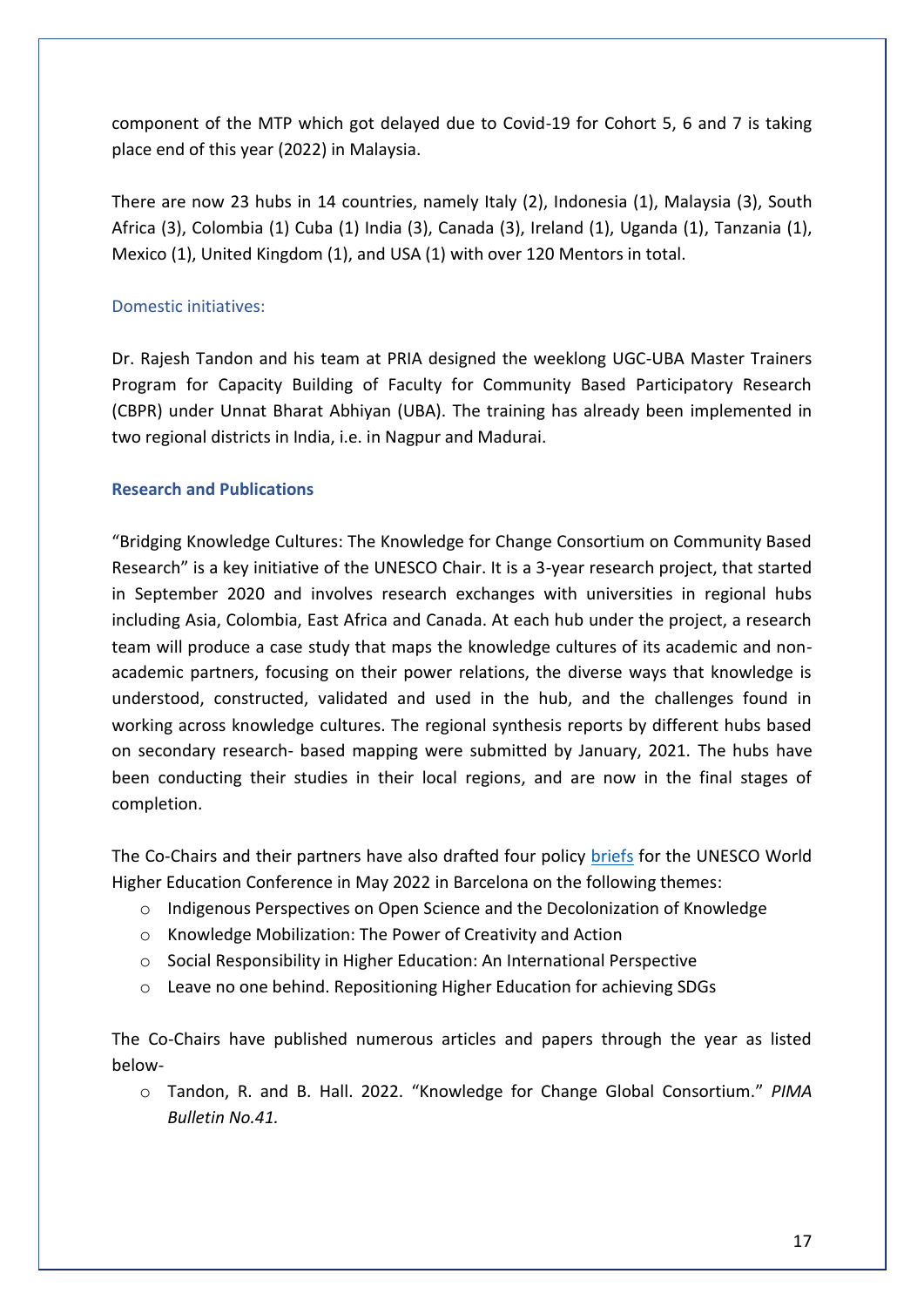- o Tandon, R.; N. Kaul and A. Karol. 2022. "Agenda SDGs for Higher Education Institutions in India." *Special Issue on Realising Sustainable Development Goals through Higher Education Institutions: University News,* 60 No. 12 (March).
- o Hall, B. and R. Tandon. 2021. *Socially Responsible Higher Education: International Perspectives on Knowledge Democracy.* Brill.
- o Tandon, R. 2021. "Reimagining Futures Where All Lives Matter: Participatory democracy in post-pandemic era." *Muwatin Institute for Democracy and Human Rights.*
- o Monthly blogs by Dr. Rajesh Tandon for Times of India <https://timesofindia.indiatimes.com/blogs/author/dr-rajesh-tandon/>

# **4. OUR PARTNER NETWORKS**



There has been active collaboration with the UNESCO Chair Networks in Canada and India spearheaded by our Co-Chairs. Our partner network has expanded to include the following:-

### **The Adaptation Research Alliance (ARA)**

The ARA is an international coalition across the adaptation research and action communities, bringing together researchers and both traditional 'research funders' and 'action funders', to catalyse and scale investment in action-orientated research driven by user needs. The ARA will, through targeted advocacy, creative cooperation and scaled resource delivery, ensure that the most pressing knowledge needs for adaptation and resilience actions are effectively addressed. For example, the Future Resilience for African Cities And Lands (FRACTAL) project under the [Future Climate For Africa \(FCFA\)](https://futureclimateafrica.org/) programme included researchers, engineers, government representatives, NGOs and other stakeholders in learning processes to better understand risks that will likely be exacerbated by climate change in southern African cities, particularly related to resource management and urban development. These learning processes also resulted in the co-production of relevant climate knowledge to support resilient development pathways. Local researchers and city officials in Gaborone, Botswana, developed Climate Risk Narratives, where climate information from the FRACTAL team informed plans and investments for the city.

[https://southsouthnorth.org/the-adaptation-research-alliance-a-new-global-partnership](https://southsouthnorth.org/the-adaptation-research-alliance-a-new-global-partnership-for-action-orientated-adaptation-and-resilience-research/)[for-action-orientated-adaptation-and-resilience-research/](https://southsouthnorth.org/the-adaptation-research-alliance-a-new-global-partnership-for-action-orientated-adaptation-and-resilience-research/)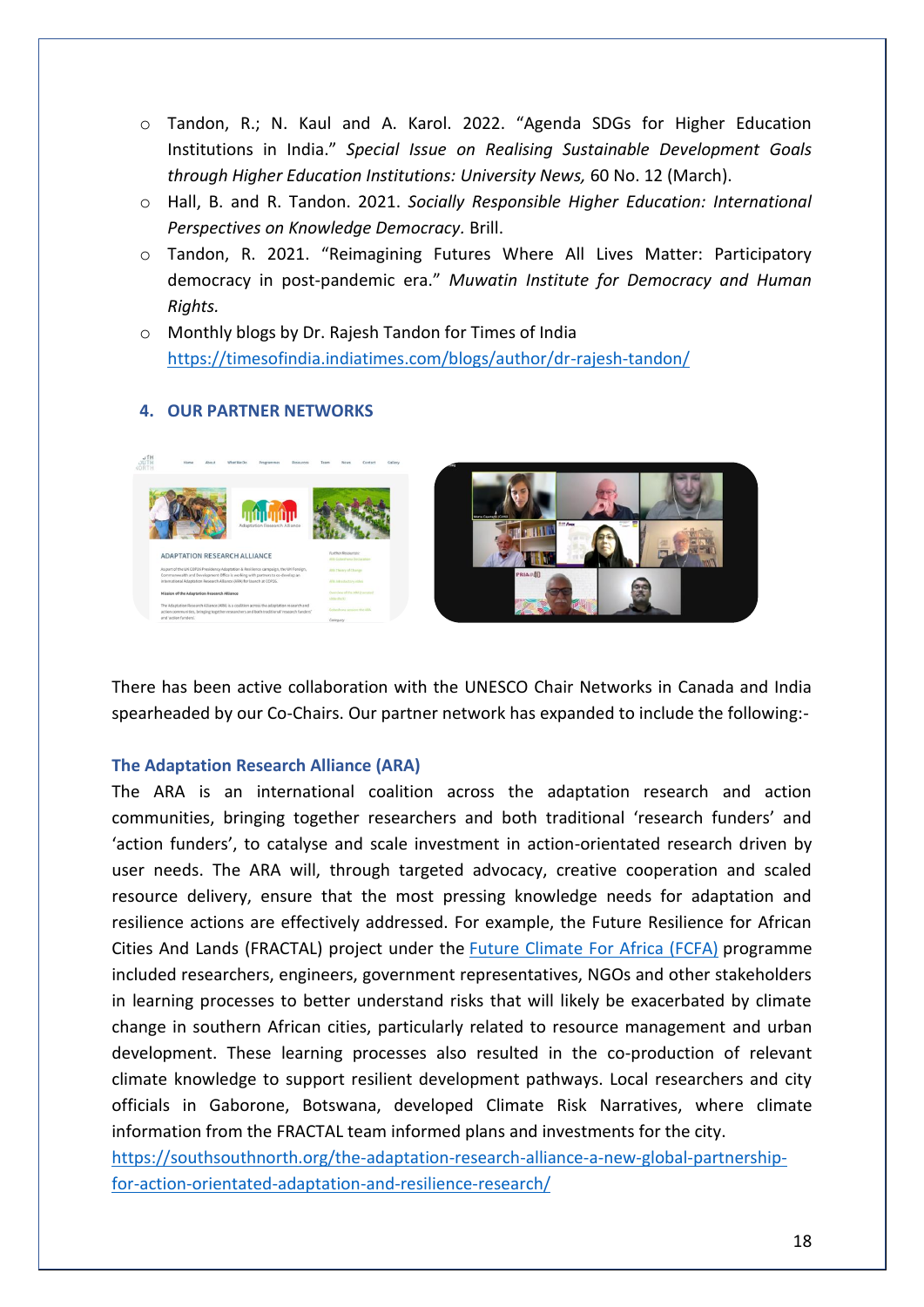#### **Gobeshona Network for Locally led Adaptation and Resilience**

This is a network of individuals and organisations, that has been working towards climate adaptation by promoting Locally led adaptation and resilience. It will be a great opportunity for all of to us be part of this, learn, share on-ground experiences, and also promote the voices and actions of Young people.

<http://www.icccad.net/>

#### **Association of Indian Universities (AIU)**

AIU aims to emerge as a dynamic service and advisory apex organization in India by undertaking such initiatives and programmes which could strengthen and popularize Indian higher education as leading edge system in the world and promote greater national and international collaboration in Higher Education, Research and Extension, Sports, Youth and Cultural Activities.

<https://www.aiu.ac.in/>

#### **PASCAL International Observatory**

PASCAL International Observatory is a global alliance of researchers, policy analysts, decision makers and locally engaged practitioners from government, higher education, nongovernmental organisations (NGOs) and the private sector. It is organised around university centres in Europe (University of Glasgow), Africa (University of Johannesburg) and Australasia (RMIT), each responsible for its activities in that geographical region. Collectively PASCAL provides an observatory role through interpreting emerging approaches to city and regional development and helps mobilise this knowledge as a basis for policy action. <http://pascalobservatory.org/about/introduction>

#### **Talloires Network of Engaged Universities**

The Talloires Network of Engaged Universities connects universities from around the world to build a global movement of civically engaged higher education institutions. We advocate for the sustainable expansion of university-community collaborations to identify and address societal challenges, and we recognize and promote the most promising practices from our members and others in the field of higher education. We strive to correct a historical imbalance by increasing the visibility in particular of innovative civic engagement activities ongoing in the Global South.

<https://talloiresnetwork.tufts.edu/what-we-do/>

#### **Global University Network for Innovation (GUNI)**

GUNI is one of the world leading think tanks on higher education policy and management. An international network that currently gathers 250 members from 80 countries, including higher education institutions, UNESCO Chairs and research centres, it acts as a reference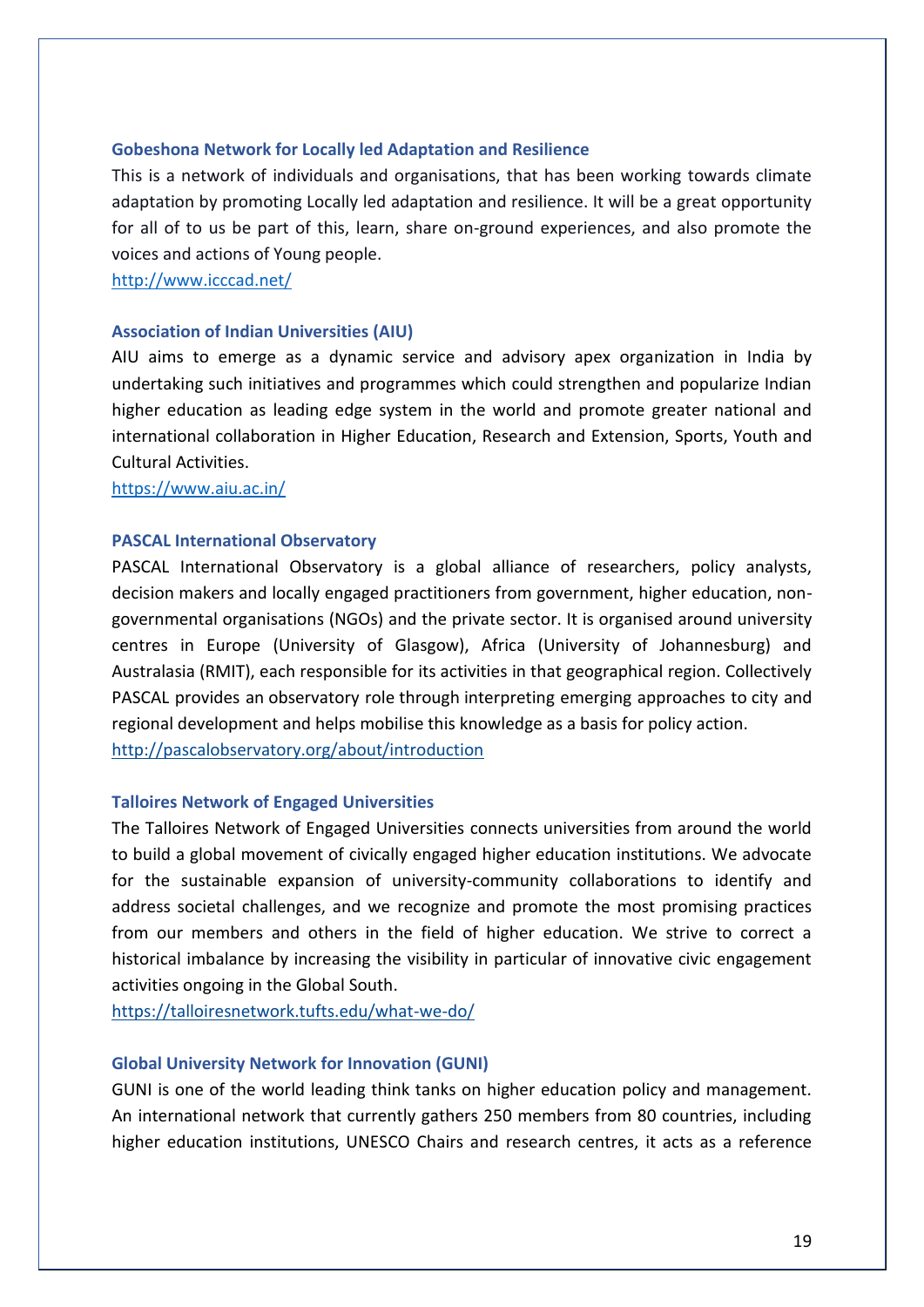institution in the implementation of the 2030 Agenda and the SDGs in higher education.

<http://www.guninetwork.org/about-guni-0>

#### **Living Knowledge, The International Science Shop Network**

Living Knowledge is the network of (persons or organisations involved in) Science Shops and similar organisations active in public engagement and involvement of Civil Society Organisations (CSOs) in Research & Innovation (R&I), and those who support those activities.

[https://www.livingknowledge.org/science-shops/about-science-shops/living-knowledge](https://www.livingknowledge.org/science-shops/about-science-shops/living-knowledge-basic-concept/)[basic-concept/](https://www.livingknowledge.org/science-shops/about-science-shops/living-knowledge-basic-concept/)

#### **Asia-Pacific University - Community Engagement Network (APUCEN)**

APUCEN is a regional network of academic institutions of higher learning concerned with promoting the culture of university-community engagement in a proactive, inclusive, holistic and participatory way APUCEN is motivated by the belief that institutions of higher learning and the community can collaborative to generate ideas on how to improve the quality of life of the society in the Asia Pacofoc region.

<https://apucen.usm.my/index.php/en/about-apucen/introduction>

#### **Promoting, Interrogating and Mobilising Adult Learning and Education (PIMA)**

PIMA is incorporated in Victoria, Australia, as Friends of PASCAL International Association. It is an expanding global network of diverse individual adult and lifelong learning educators, activists, and scholars. It grew out of PASCAL.

<https://pimamembers.wixsite.com/network>

#### **The Association of Common Wealth Universities (ACU)**

ACU is an international organisation dedicated to building a better world through higher education. It help to advance knowledge, promote understanding, broaden minds, and improve lives.

<https://www.acu.ac.uk/about-us/about-the-acu/>

#### **Responsible Research and Innovation Networked Globally (RRING)**

RRING is a coalition that has activism at its core. It seeks to make research and innovation systems everywhere more responsible, inclusive, efficient and responsive as an integral part of society and economy.

<https://rring.eu/>

#### **International Association of Universities (IAU)**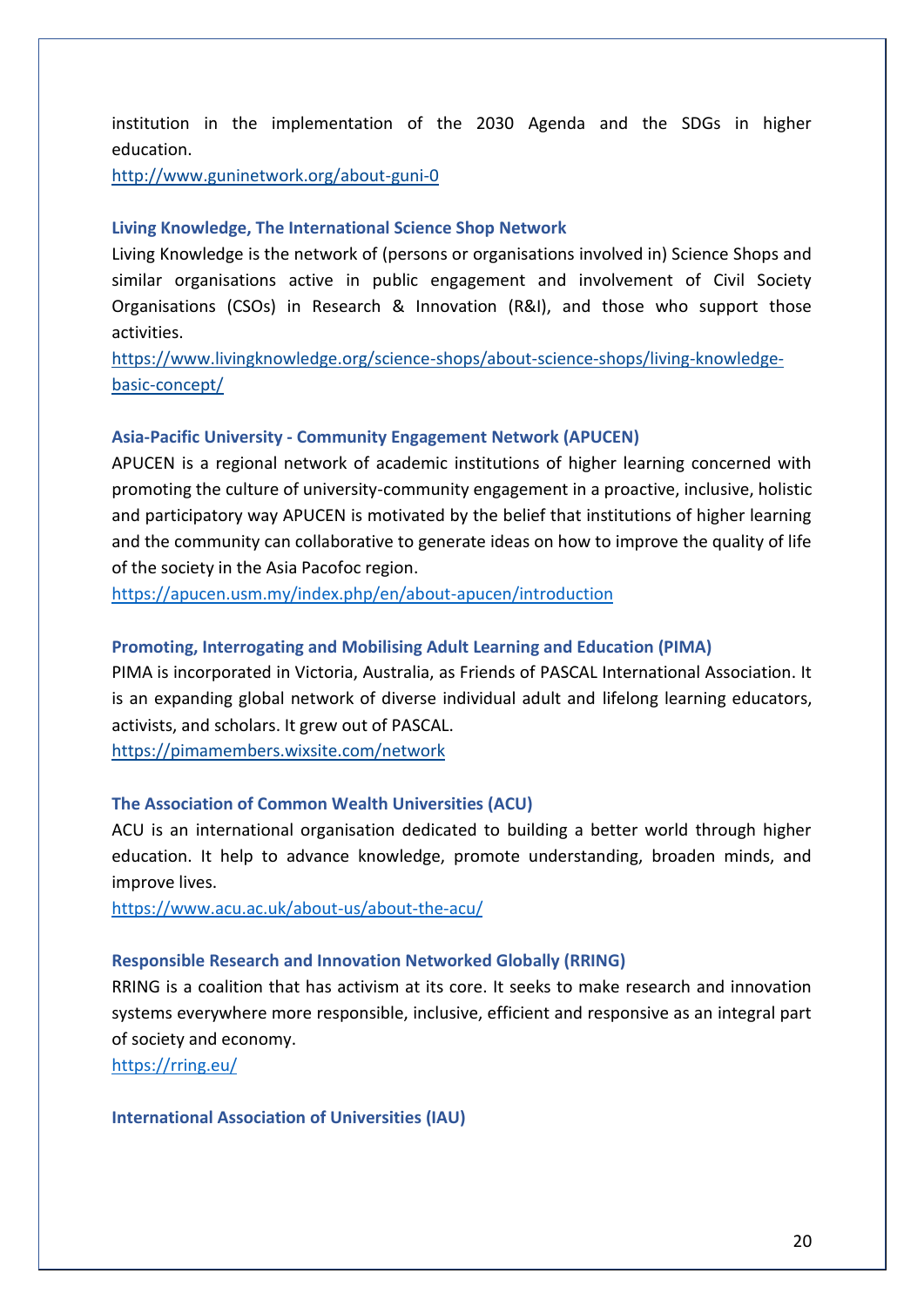Founded in 1950, under the auspices of UNESCO, IAU is the leading global association of higher education institutions and organisations from around the world. IAU brings together its Members from more than 130 countries for reflection and action on common priorities. <https://www.iau-aiu.net/Vision-Mission>

# **Comitê de Entidades no Combate à Fome e pela Vida (COEP), Social Mobilization Network in Brazil**

OEP, was created in 1993 in the scope of the great national mobilization against poverty led by the sociologist Herbert de Souza - Betinho with the participation of 33 organizations. The objective was to bring together companies to join efforts in articulating and implementing actions aimed at combating hunger and misery. Throughout its 23 years of existence, COEP has grown, diversified, incorporated new members and broadened its scope of action, consolidating itself as a National Social Mobilization Network, formed by a Network of Communities, Network of Organizations and Network of People.

<http://coepbrasil.org.br/quem-somos/>

### **Centre for Community-Based Research (CCBR), Ontario, Canada**

Since 1982, the Centre for Community Based Research (CCBR) has strengthened communities through research. CCBR is a Canadian forerunner in conducting and promoting community-based research.

<https://www.communitybasedresearch.ca/who-we-are>

#### **Indigenous Advanced Education and Skills Council in Ontario, Canada**

The Indigenous Advanced Education and Skills Council is an Indigenous-controlled and governed Council, recognized under the Indigenous Institutes Act, 2017 and tasked with establishing quality assurance standards and benchmarks for organizations and programs delivered by the Indigenous Institutes pillar. The Council uses a quality assurance process steered by its Indigenous Institutes Quality Assessment Board (IIQAB).

<https://iaesc.ca/>

### **Centro Boliviano de Estudios Multidisciplinarios (CEBEM)**

The Cebem (Bolivian Center for Multidisciplinary Studies) is a non profit organization based in La Paz (Bolivia) dedicated to research and teaching at postgraduate level in the field of social sciences, as a center private and autonomous <https://cebem.org/>

**FICCI Higher Education Committee**

**Durban University of Technology** <https://www.dut.ac.za/>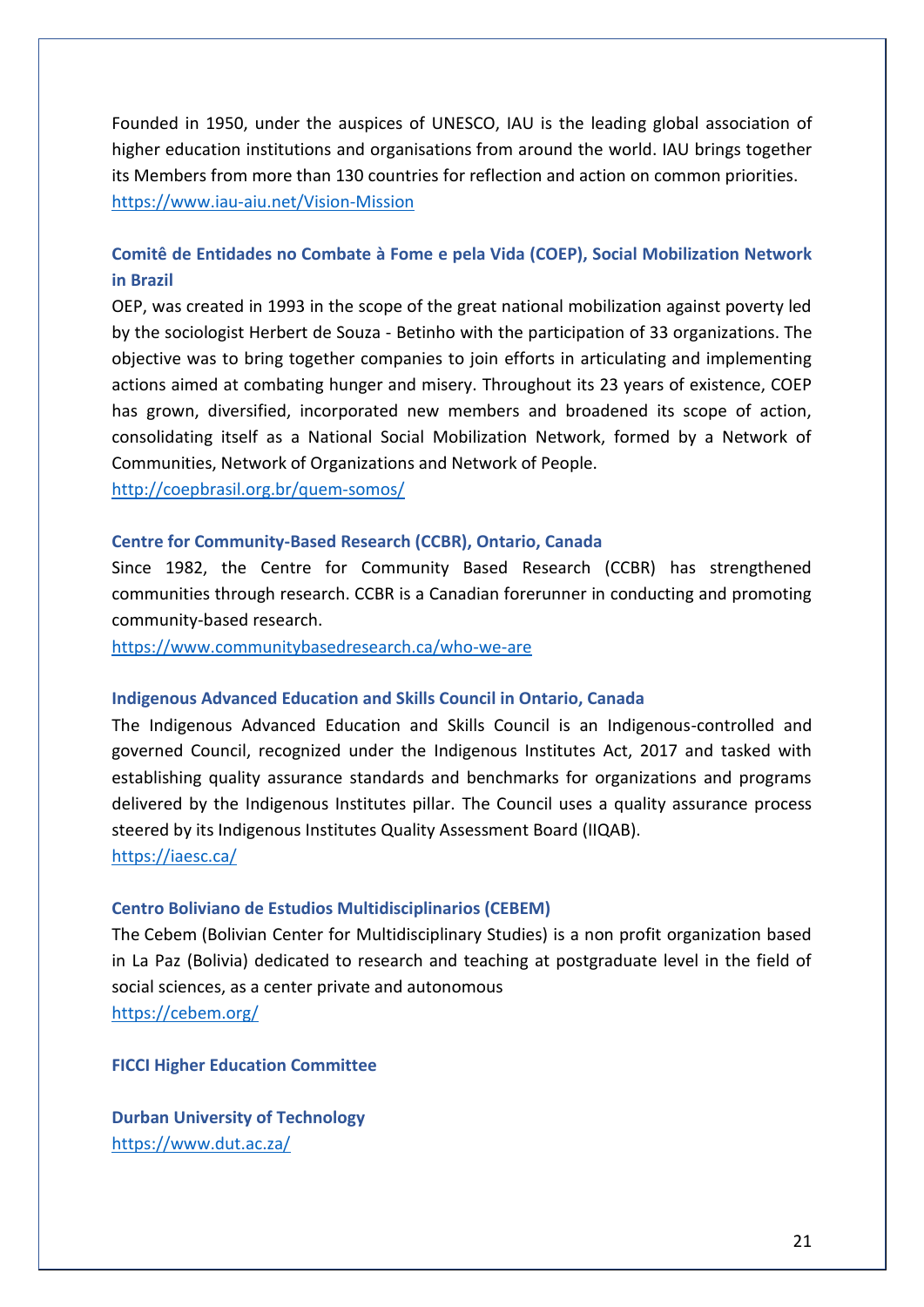**Grant McEwan University** <https://www.macewan.ca/wcm/index.htm>

**Gulu University** <https://gu.ac.ug/>

**Lingnan University in Hong Kong** <https://www.ln.edu.hk/>

**Manipal University, Jaipur** [https://manipaljaipur.in/?utm\\_source=Brannia&utm\\_medium=adwords&utm\\_campaign=M](https://manipaljaipur.in/?utm_source=Brannia&utm_medium=adwords&utm_campaign=MUJDynamic&gclid=CjwKCAjwhYOFBhBkEiwASF3KGdB2MpOzFnrklVqxdRrnpxa7gYabDaG1GmE4CQ_RqTS8-2j_4m5xxRoCNi8QAvD_BwE) [UJDynamic&gclid=CjwKCAjwhYOFBhBkEiwASF3KGdB2MpOzFnrklVqxdRrnpxa7gYabDaG1Gm](https://manipaljaipur.in/?utm_source=Brannia&utm_medium=adwords&utm_campaign=MUJDynamic&gclid=CjwKCAjwhYOFBhBkEiwASF3KGdB2MpOzFnrklVqxdRrnpxa7gYabDaG1GmE4CQ_RqTS8-2j_4m5xxRoCNi8QAvD_BwE) [E4CQ\\_RqTS8-2j\\_4m5xxRoCNi8QAvD\\_BwE](https://manipaljaipur.in/?utm_source=Brannia&utm_medium=adwords&utm_campaign=MUJDynamic&gclid=CjwKCAjwhYOFBhBkEiwASF3KGdB2MpOzFnrklVqxdRrnpxa7gYabDaG1GmE4CQ_RqTS8-2j_4m5xxRoCNi8QAvD_BwE)

**Mzumbe University** <https://site.mzumbe.ac.tz/>

**Pt. Ravi Shankar Shukla University** [www.prsu.ac.in](http://www.prsu.ac.in/)

**Sunan Ampel State Islamic University, Surabaya** <https://www.4icu.org/reviews/universities-english/14988.html>

**Royal Roads University** <https://www.royalroads.ca/>

**The Coady International Institute, St. Francis Xavier University** <https://coady.stfx.ca/>

**The University of British Columbia** <https://www.ubc.ca/>

**University of Toronto, Canada** <https://www.utoronto.ca/>

**University of Los Andes** <https://uniandes.edu.co/en>

**University of Sassari** <https://en.uniss.it/>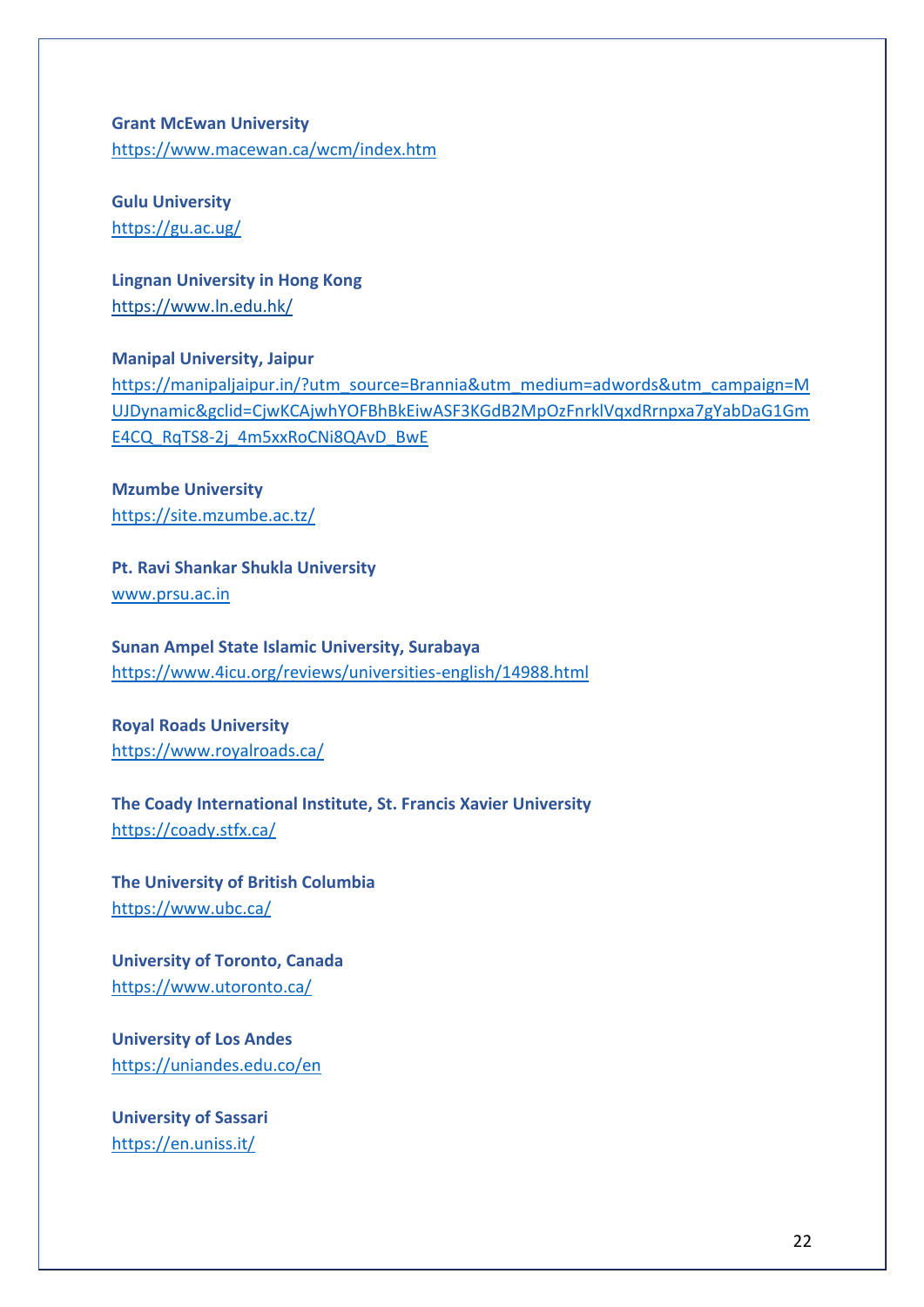**University of Limerick** <https://www.ul.ie/>

**University Sains Islam, Malaysia** <https://www.usim.edu.my/>

**University of Science, Malaysia**  <https://www.usm.my/index.php>

**University Grants Commission, India** <https://www.ugc.ac.in/>

**University of Havana, Cuba** <http://www.uh.cu/>

**UNITE, the Union, United Kingdom**

**University of the Free State, South Africa** <https://www.ufs.ac.za/>

These networks of the Chair have been strengthened by the Co-Chairs' dedicated efforts to collectivise voices on issues of climate change, open science, knowledge democracy amongst many others. For the UNESCO Open Science Recommendation, the Co-Chairs collaborated with the Canadian Commission for UNESCO and regional partners for hosting 11 international webinar series across the globe with over 800 participants, to create an international recommendation which will be presented to the UNESCO General Conference in November of 2021.

The Co-Chairs have also been active in the climate space, by activating ground actions through the K4C network and using platforms such as Gobeshona Global conference and COP 26 to put forth the actions and needs of local communities. The Co-Chairs have ceaselessly and enthusiastically worked to expand their global partnerships with the expansion of the K4C hubs, for decolonizing knowledge systems and embedding the values of openness, responsiveness, equity and sustainability within the realm of research.

### **5. CHAIR'S PLANS FOR 2021-2024**

The Co-Chairs have a range of consultations planned for the upcoming UNESCO World Higher Education Conference (WHE) 2022. They have mobilised key stakeholders in the higher education space globally and already contributed four policy briefs feeding into the Conference. The consultations for WHEC 2022 will take place in collaboration with various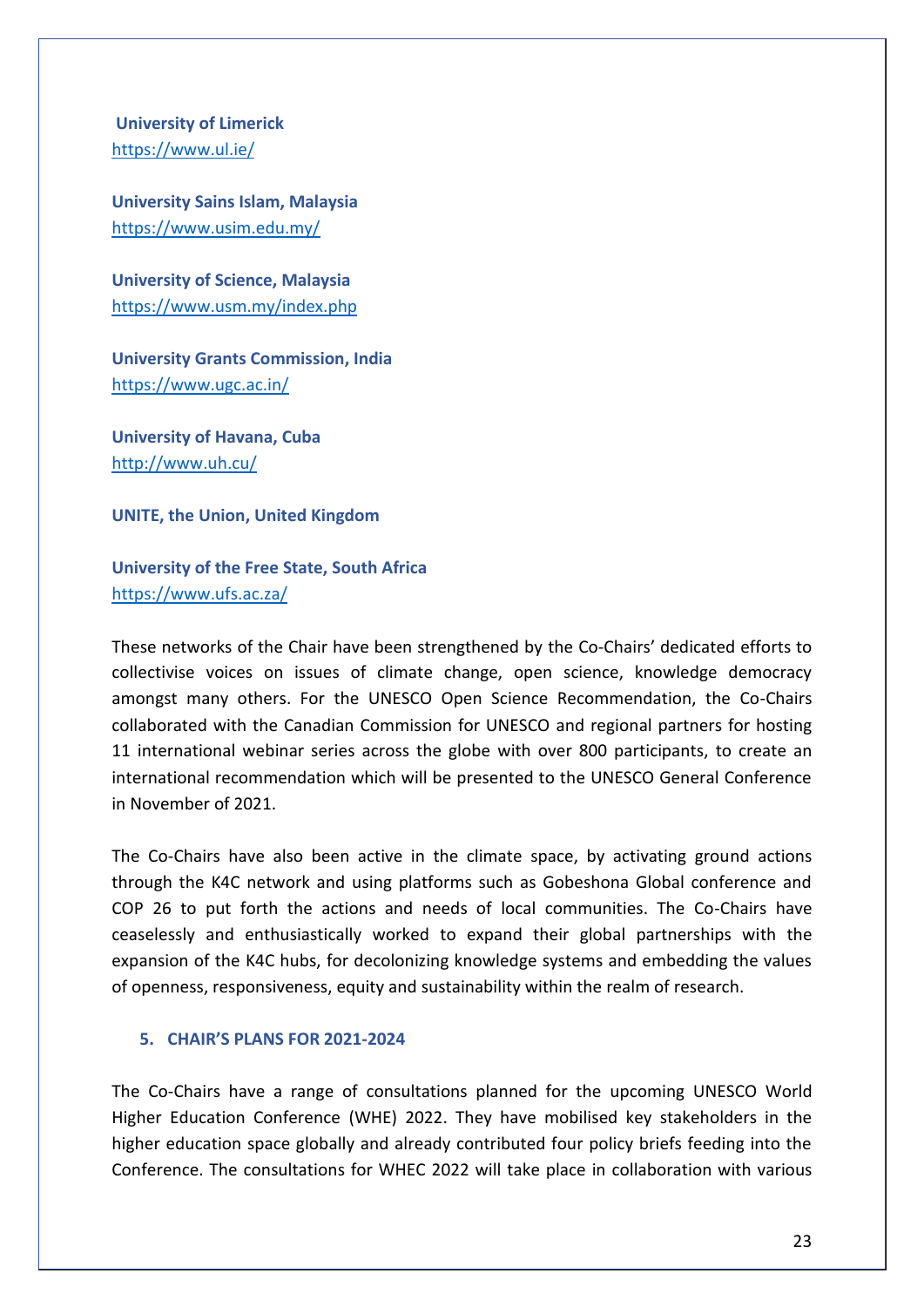partners including the K4C Network around 3 themes- Theme 2 (Higher Education & SDGs), Theme 3 (Inclusion in Higher Education) and Theme 8 (Data and Knowledge Production).

The Bridging Knowledge Cultures Project is continuing, and once the studies are completed, there are plans to share and disseminate the findings. The Co-Chairs plan to start the course for Cohort 8 under the Mentor Training Program in 2022 as well. Finally, the Chair is involved with implementing Training of 200 Master Trainers at the UGC Regional Centres for Capacity Building of Faculty for Community Based Participatory Research (CBPR) under Unnat Bharat Abhiyan (UBA).

As UNESCO Chair, and being part of the UNTWIN network, our Co-Chairs are invited by UNESCO to organize widespread consultations on any theme, generate policy briefs and share exciting videos of key messages. They feel that this is a great opportunity to influence UNESCO's policies and mandates for future of higher learning and education. They are contributing to next GUNi Higher Education in the World Report "The Future of Higher Education Institutions & Higher Education for the Future" which will be presented at the WHEC 2022.

The Chair has also collaborated on a new project titled *Carving out Climate Testimony: Inuit Youth, Wellness & Environmental Stewardship*. The project is funded by the Canada-Inuit Nunangat-United Kingdom (CINUK) Arctic Research Programme (2022-2025) and led by the University of Saskatchewan and Newcastle University in the UK. This project asks a two-fold question: How does climate change impact Inuit youth and what are the resilience factors that enhance mental health and well-being? Led by Inuit scholars, the project takes a community-engaged and story-based approach to this research. It is hoped that a new K4C Hub may emerge in the Arctic. More info at this [link.](https://ourpeopleourclimate.com/news/canada-announces-funding-under-the-new-canada-inuit-nunangat-united-kingdom-arctic-research-programme-2021-25/)

### **6. ABOUT THE CO- CHAIRS**



Dr. Budd Hall is a Professor Emeritus with the School of Public Administration, University of Victoria, Canada and Co-Chair of the UNESCO Chair in Community Based Research and Social Responsibility in Higher Education. His research interests include Community-Based Participatory Research, social responsibility of higher education, knowledge democracy, social movement learning and the UN Sustainable Development Goals. In 2019, Dr. Hall received the David H. Turpin Gold Medal for Career Achievement in Research.